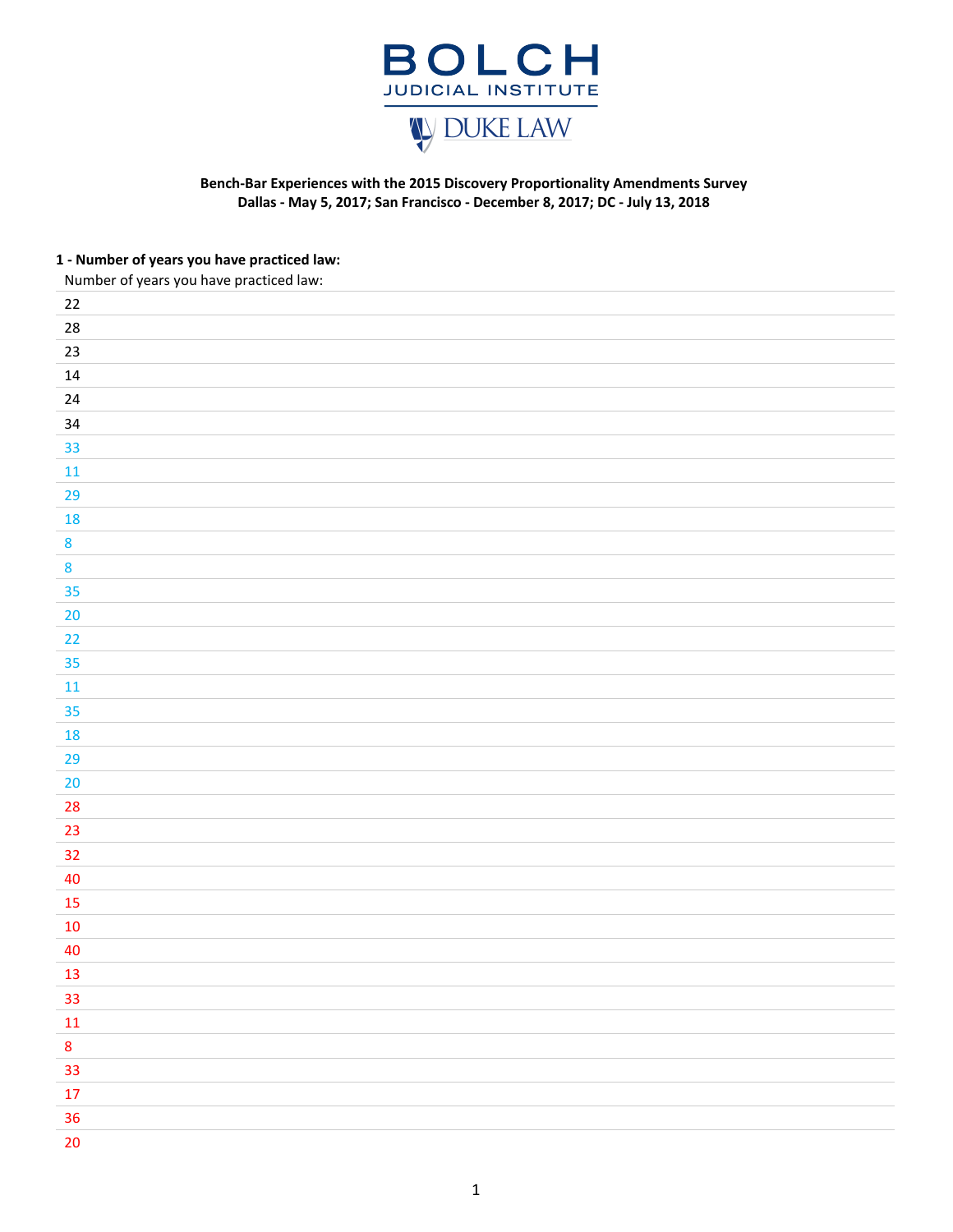| ٩r |  |  |
|----|--|--|
| '' |  |  |
|    |  |  |

*\*Number in blue represents San Francisco Survey Number \*Number in red represents Dallas Survey Number*

### **2 ‐ Tell us about your practice:**

## **a) Main area(s) of past and current practice:(Check all that apply)**

| Answer                                              | Count                          |
|-----------------------------------------------------|--------------------------------|
|                                                     | $\overline{2}$                 |
| <b>Toxic Tort</b>                                   | 1<br>$\overline{\mathbf{4}}$   |
|                                                     | $\pmb{0}$                      |
| Tax                                                 | 1                              |
|                                                     | $\pmb{0}$                      |
|                                                     | $\pmb{0}$                      |
| Real Estate                                         | $\mathbf{1}$                   |
|                                                     | 0                              |
| Product Liability                                   | $\overline{\mathbf{5}}$<br>3   |
|                                                     | 6                              |
|                                                     | $\mathbf 1$                    |
| Personal Injury                                     | 3                              |
|                                                     | 6                              |
|                                                     | $\pmb{0}$                      |
| <b>Medical Malpractice</b>                          | $\mathbf{1}$                   |
|                                                     | $\mathbf{1}$<br>$\overline{2}$ |
| <b>Intellectual Property</b>                        | $\overline{\mathbf{3}}$        |
|                                                     | $\overline{2}$                 |
|                                                     | $\mathbf 1$                    |
| Government                                          | $\overline{2}$                 |
|                                                     | $\mathbf{1}$                   |
|                                                     | $\mathbf 1$                    |
| <b>General Practice</b>                             | $\overline{2}$                 |
|                                                     | $\pmb{0}$<br>$\pmb{0}$         |
| Estate planning                                     | $\bf{0}$                       |
|                                                     | 0                              |
|                                                     | $\mathbf{3}$                   |
| Environmental                                       | $\overline{2}$                 |
|                                                     | $\overline{2}$                 |
|                                                     | $\mathbf 1$                    |
| Employment/Labor/Employee Benefits                  | 5<br>5                         |
|                                                     | $\overline{4}$                 |
| Commercial Litigation -- not primarily class action | $\overline{7}$                 |
|                                                     | $\boldsymbol{9}$               |
|                                                     | $\overline{\mathbf{4}}$        |
| Commercial Litigation -- class action               | $\overline{9}$                 |
|                                                     | $\overline{7}$                 |
| Civil Rights                                        | $\overline{2}$<br>5            |
|                                                     | $\overline{\mathbf{3}}$        |
|                                                     | $\mathbf 1$                    |
| Bankruptcy                                          | $\mathbf 1$                    |
|                                                     | $\pmb{0}$                      |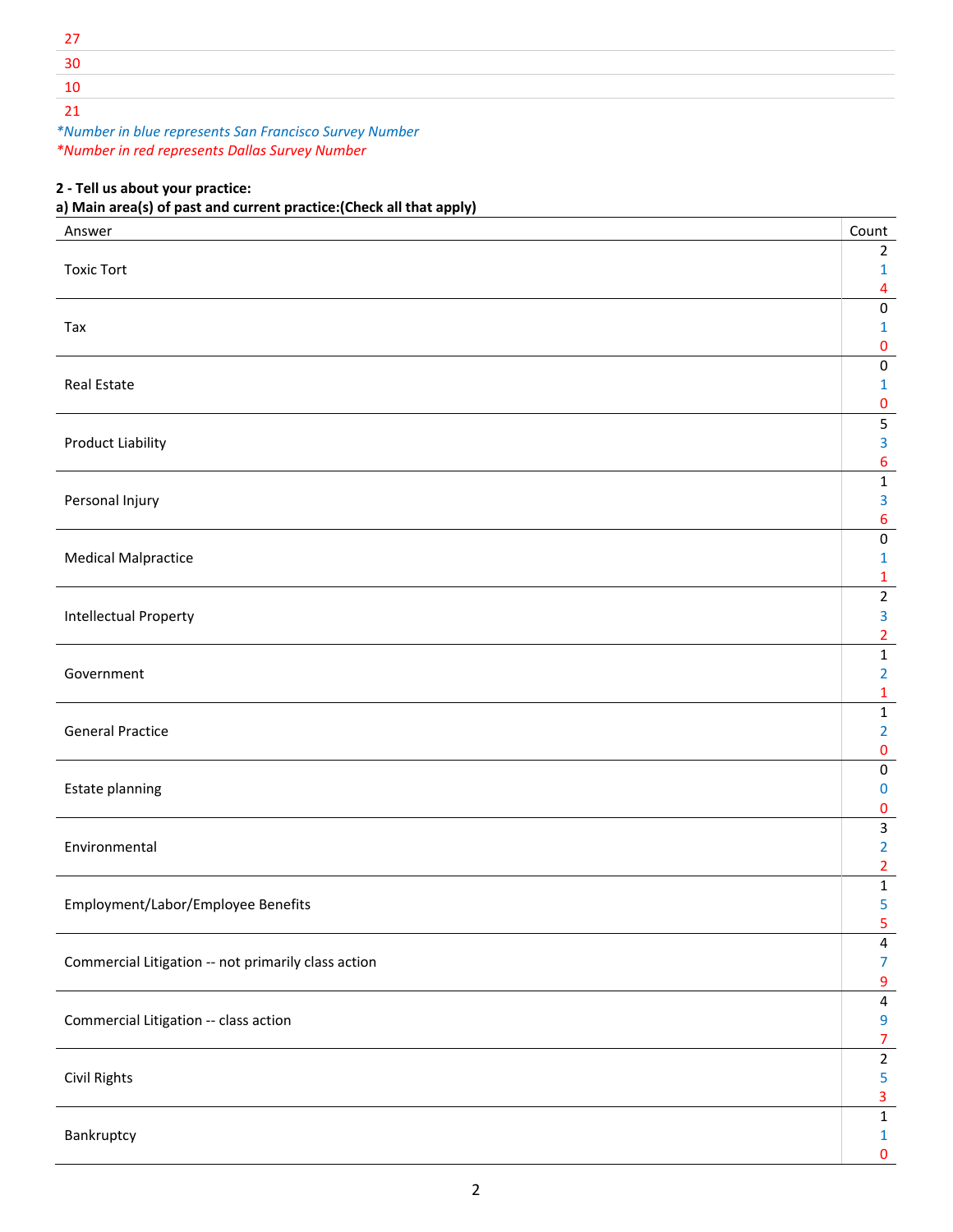| Securities Litigation                                                                                                                                       |  |
|-------------------------------------------------------------------------------------------------------------------------------------------------------------|--|
| Internal investigations, general litigation                                                                                                                 |  |
| <b>Consumer Antitrust</b>                                                                                                                                   |  |
| Judge                                                                                                                                                       |  |
| Bankruptcy litigation wills and trusts litigation, fraud/accounting/tracing disputes. Since 2015 I have been a full-time<br>neutral mediator and arbitrator |  |
| Employee mobility/trade secret; business torts                                                                                                              |  |

*\*Number in blue represents San Francisco Survey Number \*Number in red represents Dallas Survey Number*

### **b) ‐ You usually represent:**

| Answer                                                      | Count |
|-------------------------------------------------------------|-------|
|                                                             | 2     |
| Plaintiff                                                   | 8     |
|                                                             | 11    |
|                                                             | 2     |
| Defendant                                                   | 3     |
|                                                             |       |
|                                                             | 2     |
| More or less equal representation of plaintiff or defendant |       |
|                                                             | 3     |
|                                                             | 6     |
| Total                                                       | 14    |
|                                                             | 19    |
| *Number in blue represents San Francisco Survey Number      |       |

#### *\*Number in red represents Dallas Survey Number*

**In this survey, discovery seeking information in electronic format is referred to as "e‐discovery." Electronically stored information is referred to as "ESI." The Federal Rules of Civil Procedure ae referred to as "FRCP." The 2015 amendments to the FRCP are referred to as the "2015 amendments."** 

**The time period after the enactment of the 2015 amendments covers the 15‐month period from 12/1/2015 to the present. The period before the enactment covers the 15‐month period from 9/1/2014 to 12/1/2015.**

#### **3 ‐ How many of your cases involved e‐discovery?**

| Question           | Before 12/1/2015 | After 12/1/2015 |
|--------------------|------------------|-----------------|
|                    | 0                | 1               |
| 11-20 cases        | n                | 5               |
|                    | 2                | 2.              |
|                    | $\Omega$         | $\mathcal{P}$   |
| 6-10 cases         |                  | 2.              |
|                    | 6                | 5.              |
|                    | 1                | 0               |
| 3-5 cases          | 3                | 4               |
|                    | 3                | 5.              |
|                    | 1                | 1               |
| 1-2 cases          |                  | 0               |
|                    |                  | 2               |
|                    | $\mathbf{0}$     | $\overline{2}$  |
| 0 cases            | O                | 0               |
|                    | 0                | $\mathbf{0}$    |
| More than 20 cases | 4                |                 |
|                    | 6                | 4<br>5          |
|                    | 7                |                 |
| Total              | 6                | 6               |
|                    | 15               | 15              |
|                    | 19               | 19              |

*\*Number in blue represents San Francisco Survey Number \*Number in red represents Dallas Survey Number*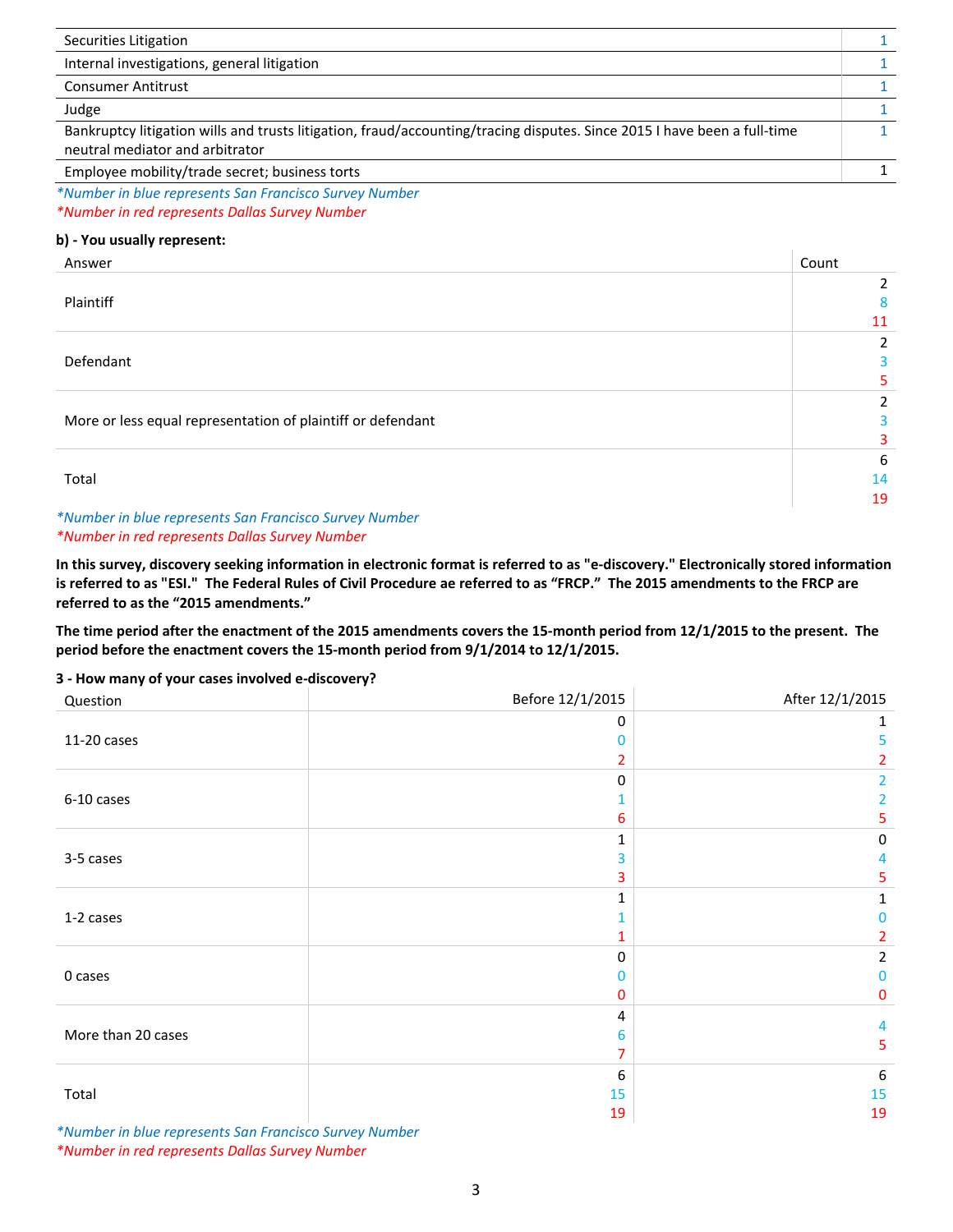### **4 ‐ What was the highest amount of monetary relief awarded or most likely to be awarded to either party in any single case you handled involving e‐discovery?**

| Question                   | Before 12/1/2015 | After 12/1/2015 |
|----------------------------|------------------|-----------------|
|                            | $\Omega$         | 0               |
| \$75,000 to \$250,000      | O                | n               |
|                            | 0                | 0               |
|                            | $\Omega$         | 0               |
| \$250,000 to \$500,000     | n                | n               |
|                            | 0                | 0               |
|                            |                  | 0               |
| \$500,000 to \$1 million   | Ω                |                 |
|                            | 0                |                 |
|                            |                  |                 |
| \$1 million to \$5 million | n                |                 |
|                            | 0                |                 |
|                            | 4                | 5               |
| More than \$5 million      | 14               | 12              |
|                            | 14               | 14              |
|                            | 6                | 6               |
| Total                      | 14               | 14              |
|                            | 14               | 14              |

*\*Number in blue represents San Francisco Survey Number \*Number in red represents Dallas Survey Number*

**5 ‐ What was the highest amount of e‐discovery expense you or your client incurred in any single case you handled, including the cost of a vendor, lawyer fees client paid, and response costs the client incurred?**

| Question                                                                                            | Before 12/1/2015    | After 12/1/2015 |
|-----------------------------------------------------------------------------------------------------|---------------------|-----------------|
|                                                                                                     | 0                   | 0               |
| $$0 - $10,000$                                                                                      |                     | Ω               |
|                                                                                                     | 3                   | 5               |
|                                                                                                     |                     |                 |
| \$10,000 to \$25,000                                                                                |                     |                 |
|                                                                                                     |                     | 0               |
|                                                                                                     |                     | 0               |
| \$25,000 to \$75,000                                                                                |                     | Ω               |
|                                                                                                     |                     |                 |
|                                                                                                     | 0                   | 0               |
| \$75,000 to \$150,000                                                                               | Ω                   | 3               |
|                                                                                                     | 2                   |                 |
|                                                                                                     | $\Omega$            | 2               |
| \$150,000 to \$500,000                                                                              | 3                   |                 |
|                                                                                                     |                     |                 |
|                                                                                                     | 0                   | 0               |
| \$500,000 to \$1 million                                                                            |                     |                 |
|                                                                                                     | 5                   | 2               |
|                                                                                                     | 4                   | 3               |
| More than \$1 million                                                                               | 4                   | 5               |
|                                                                                                     | 6                   | 6               |
|                                                                                                     | 6                   | 6               |
| Total                                                                                               | 13                  | 13              |
| $\Delta$ and $\Delta$ and $\Delta$ and $\Delta$ and $\Delta$ and $\Delta$ and $\Delta$ and $\Delta$ | 19<br>$\sim$ $\sim$ | 19              |

*\*Number in blue represents San Francisco Survey Number \*Number in red represents Dallas Survey Number*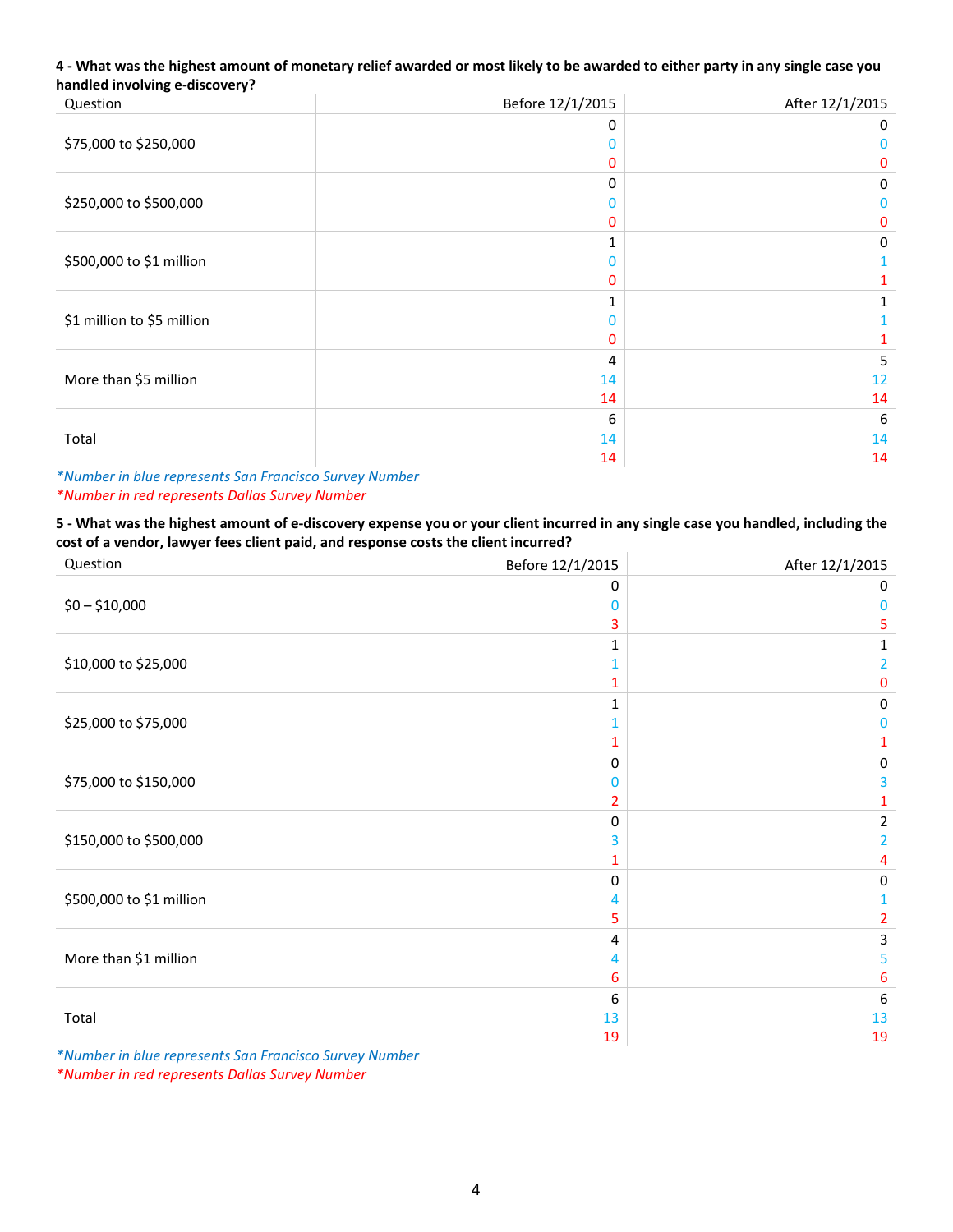### **a) ‐ The total average discovery costs in your cases incurred by your client represented what percentage of the monetary stakes in the litigation?**

| Question      | Before 12/1/2015        | After 12/1/2015 |
|---------------|-------------------------|-----------------|
|               | $\mathbf 0$             | 0               |
| $0\%$         | 3                       | 2               |
|               |                         | 1               |
|               | 4                       | 3               |
| 10%           | 6                       | 7               |
|               | $11\,$                  | $10\,$          |
|               | $\mathbf 0$             | $\pmb{0}$       |
| 20%           |                         |                 |
|               | 2                       | 3               |
|               | $\mathbf 0$             | 1               |
| 30%           |                         |                 |
|               | 2                       | 2               |
|               | $\Omega$                | 0               |
| 40%           |                         |                 |
|               |                         |                 |
|               | $\mathbf 0$             | $\pmb{0}$       |
| More than 50% | 0                       | 0               |
|               |                         | 1               |
|               | $\overline{\mathbf{4}}$ | 4               |
| Total         | 12                      | 12              |
|               | 18                      | 18              |

*\*Number in blue represents San Francisco Survey Number \*Number in red represents Dallas Survey Number* 

### **6 ‐ The 2015 amendments affected several FRCP. Please rate your familiarity with the changes the amendments made.**

| Answer                                                               | Count        |
|----------------------------------------------------------------------|--------------|
|                                                                      | 0            |
| Not at all familiar                                                  | $\mathbf{0}$ |
|                                                                      | $\mathbf{0}$ |
|                                                                      | 1            |
| Somewhat familiar                                                    |              |
|                                                                      |              |
|                                                                      |              |
| Familiar                                                             | 5            |
|                                                                      | 11           |
|                                                                      | 4            |
| Very familiar                                                        | 9            |
|                                                                      | 7            |
|                                                                      | 6            |
| Total                                                                | 15           |
|                                                                      | 19           |
| <b>SALUDE FOR LIGHT CONTRACT CONTRACT CONTRACT CONTRACT ALGORITM</b> |              |

*\*Number in blue represents San Francisco Survey Number \*Number in red represents Dallas Survey Number*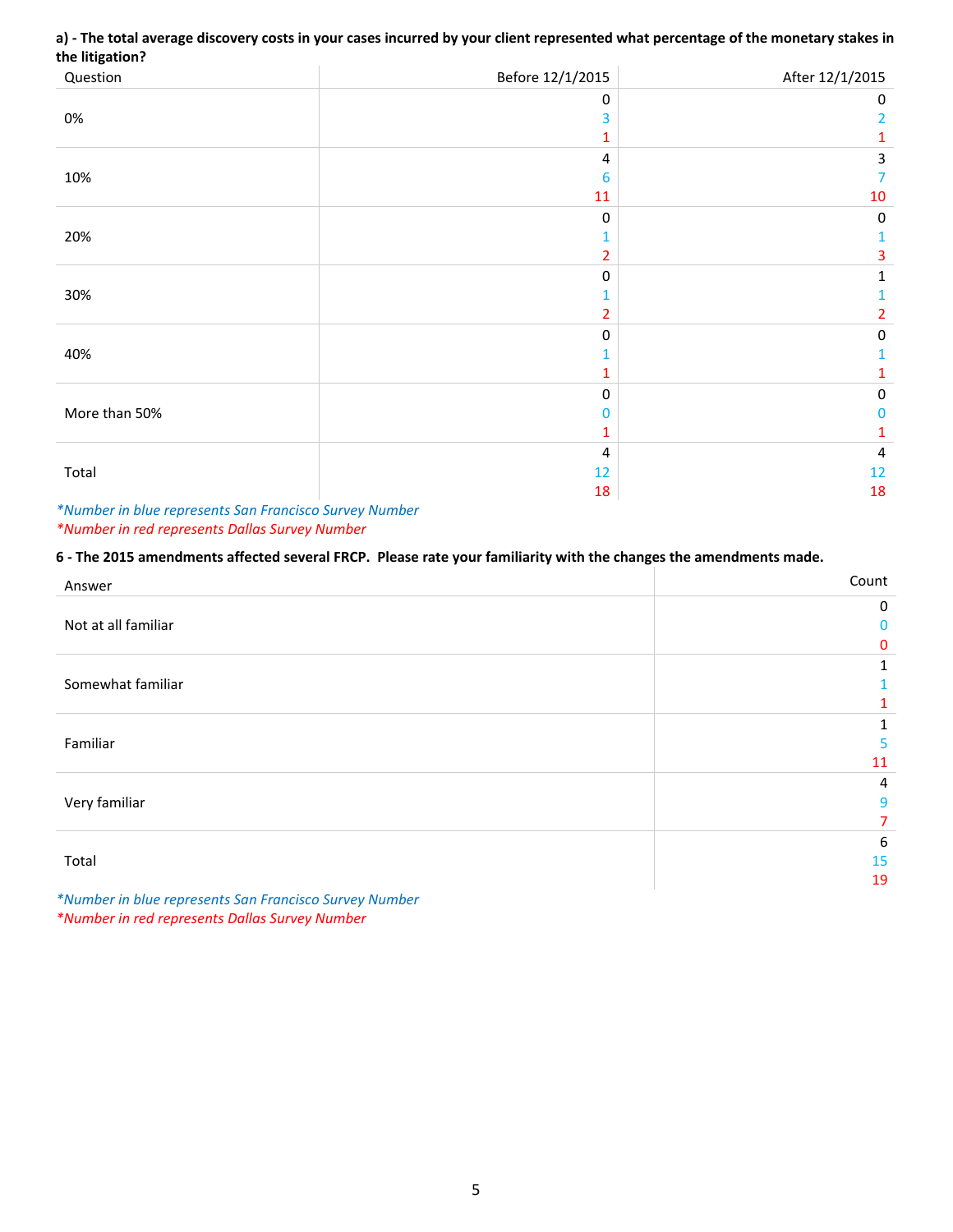# **a) ‐ My clients' ESI could be described as:(Check all that apply)**

| Answer                                                                                  | Count          |
|-----------------------------------------------------------------------------------------|----------------|
| High volume of data (more than 100 gigabytes or 40 custodians)                          | 3<br>6         |
|                                                                                         | $\overline{7}$ |
|                                                                                         | 1              |
| Medium volume of data (between 1 and 100 gigabytes)                                     | 7              |
|                                                                                         | 8              |
|                                                                                         | 3              |
| Low volume of data (less than 1 gigabyte)                                               | 5              |
|                                                                                         | 8              |
|                                                                                         | 4              |
| Legacy data (contained in an archive or obsolete system)                                | 3<br>11        |
|                                                                                         | 3              |
| Disaster recovery data (contained in a backup system)                                   | 4              |
|                                                                                         | 6              |
|                                                                                         | 2              |
| Segregated data (subject to a special process, e.g., "confidential" information)        | 5              |
|                                                                                         | $\overline{7}$ |
|                                                                                         | 2              |
| Automatically updated data (e.g., metadata or online access data)                       | 5              |
|                                                                                         | 9              |
|                                                                                         | 4              |
| Structured data (e.g., databases, applications)                                         | 8              |
|                                                                                         | 9              |
|                                                                                         | 3              |
| Foreign data (e.g., foreign character sets, data subject to international privacy laws) | 6<br>4         |
|                                                                                         | 0              |
| Deleted data                                                                            | 5              |
|                                                                                         | 6              |
| *Number in blue represents San Francisco Survey Number                                  |                |

*\*Number in red represents Dallas Survey Number* 

# **b) ‐ Other parties' potentially discoverable ESI in your typical cases could be described as: (Check all that apply)**

| Answer                                                                           | Count         |
|----------------------------------------------------------------------------------|---------------|
|                                                                                  | 2             |
| High volume of data (more than 100 gigabytes or 40 custodians)                   | 10            |
|                                                                                  | 15            |
|                                                                                  | 4             |
| Low volume of data (less than 1 gigabyte)                                        | 6             |
|                                                                                  | 8             |
|                                                                                  | 4             |
| Legacy data (contained in an archive or obsolete system)                         |               |
|                                                                                  | 11            |
|                                                                                  | $\mathcal{P}$ |
| Disaster recovery data (contained in a backup system)                            |               |
|                                                                                  | 5             |
|                                                                                  |               |
| Segregated data (subject to a special process, e.g., "confidential" information) |               |
|                                                                                  | 8             |
|                                                                                  | 2             |
| Automatically updated data (e.g., metadata or online access data)                | 6             |
|                                                                                  |               |
|                                                                                  | 3             |
| Structured data (e.g., databases, applications)                                  |               |
|                                                                                  | 12            |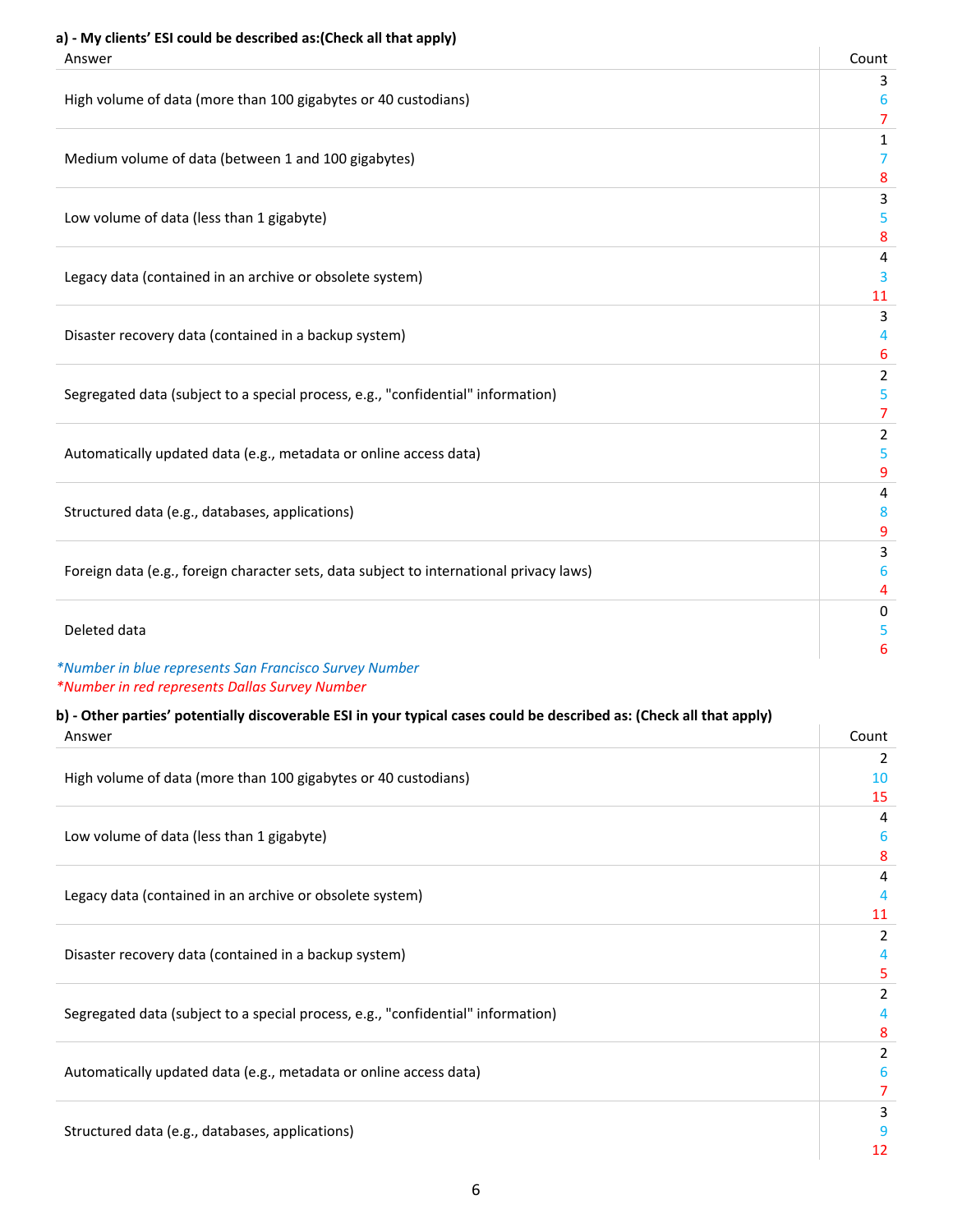| Foreign data (e.g., foreign character sets, data subject to international privacy laws) |  |
|-----------------------------------------------------------------------------------------|--|
|                                                                                         |  |
|                                                                                         |  |
| Deleted data                                                                            |  |
|                                                                                         |  |
| *Number in blue represents San Francisco Survey Number                                  |  |

 $\mathbb{L}$ 

*\*Number in red represents Dallas Survey Number* 

### **INITIAL STAGES**

### **8 ‐ The amendment to Rule 4(m) reduced the time to serve a complaint from 120 to 90 days. Has the Rule 4(m) amendment affected the burden of serving the complaint?**

| Answer                                                 | Count          |
|--------------------------------------------------------|----------------|
|                                                        | 0              |
| Substantially increased                                | 0              |
|                                                        | $\mathbf{0}$   |
|                                                        | 1              |
| Increased                                              | 2              |
|                                                        | $\overline{2}$ |
|                                                        | 4              |
| No effect                                              | 8              |
|                                                        | 12             |
|                                                        |                |
| No experience                                          | 5              |
|                                                        | 5              |
|                                                        | 6              |
| Total                                                  | 15             |
|                                                        | 19             |
| *Number in blue represents San Francisco Survey Number |                |

## *\*Number in red represents Dallas Survey Number*

### **a) ‐ The amendment to Rule 4(m) reduced the time to serve a complaint from 120 to 90 days. Has the Rule 4(m) amendment affected the expense of serving the complaint?**

| Answer                                                 | Count          |
|--------------------------------------------------------|----------------|
|                                                        | 0              |
| Substantially increased                                | 0              |
|                                                        | $\mathbf{0}$   |
|                                                        |                |
| Increased                                              |                |
|                                                        | $\overline{2}$ |
|                                                        | 4              |
| No effect                                              | 9              |
|                                                        | 11             |
|                                                        |                |
| No experience                                          | 4              |
|                                                        | 5.             |
|                                                        | 6              |
| Total                                                  | 14             |
|                                                        | 18             |
| *Number in blue represents San Francisco Survey Number |                |

*\*Number in red represents Dallas Survey Number*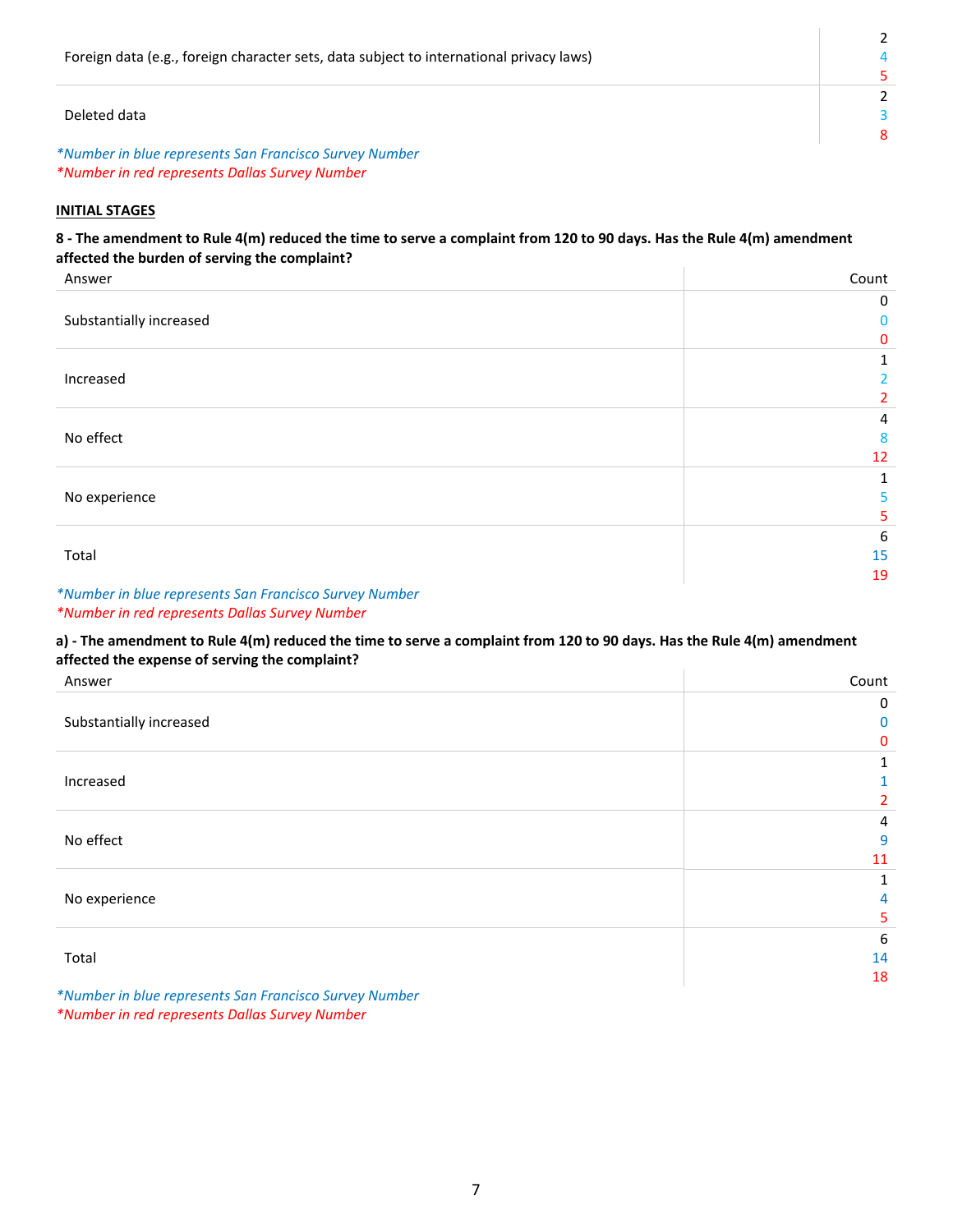### **b) ‐ Has the Rule 4(m) amendment expedited litigation?**

| Answer          | Count       |
|-----------------|-------------|
|                 | $\mathbf 0$ |
| Substantially   | $\mathbf 0$ |
|                 | $\mathbf 0$ |
|                 | 1           |
| Modestly        | 3           |
|                 | 1           |
|                 | 4           |
| No effect       | 8           |
|                 | 13          |
|                 | $\mathbf 0$ |
| Increased delay | $\mathbf 0$ |
|                 | $\pmb{0}$   |
|                 | 1           |
| No experience   | 3           |
|                 | 5           |
|                 | 6           |
| Total           | 14          |
|                 | 19          |

### *\*Number in blue represents San Francisco Survey Number \*Number in red represents Dallas Survey Number*

**9 ‐ In what percentage of cases did you personally meet or speak on the phone with opposing counsel or someone on your team to discuss discovery for the Rule 26(f) conference?**

| Question                                                                                                                 | Before 12/1/2015 | Avg.             | After 12/1/2015 | Avg.             |
|--------------------------------------------------------------------------------------------------------------------------|------------------|------------------|-----------------|------------------|
| 0%                                                                                                                       | 0                |                  | 0               |                  |
| 20%                                                                                                                      | 0                |                  | 0               |                  |
| 40%                                                                                                                      |                  |                  | 0               |                  |
| 60%                                                                                                                      |                  | 73.33%           | $\mathbf{1}$    | 83.33%           |
| 80%                                                                                                                      | 3                | 84.29%<br>69.47% | 3               | 92.86%<br>74.74% |
| 100%                                                                                                                     |                  |                  | າ               |                  |
| Total<br>the contract of the contract of the contract of the contract of the contract of the contract of the contract of | 6                |                  | 6               |                  |

*\*Number in blue represents San Francisco percentage \*Number in red represents Dallas Survey percentage* 

**a) ‐ In what percentage of cases did a judge before the Rule 26(f) conference enter an order setting out what the judge expected the parties to discuss at the conference and be prepared to discuss with the judge at the Rule 16(b) conference?**

| Question | Before 12/1/2015 | Avg.                       | After 12/1/2015 | Avg.             |
|----------|------------------|----------------------------|-----------------|------------------|
| 0%       | 0                |                            | 0               |                  |
| 20%      |                  |                            | 0               |                  |
| 40%      |                  | 45.71%<br>45.26%<br>53.33% | 1               | 51.43%<br>56.84% |
| 60%      |                  |                            | 2               | 73.33%           |
| 80%      | 0                |                            | 1<br>J.         |                  |
| 100%     |                  |                            | ำ<br>∠          |                  |
| Total    | 6                |                            | 6               |                  |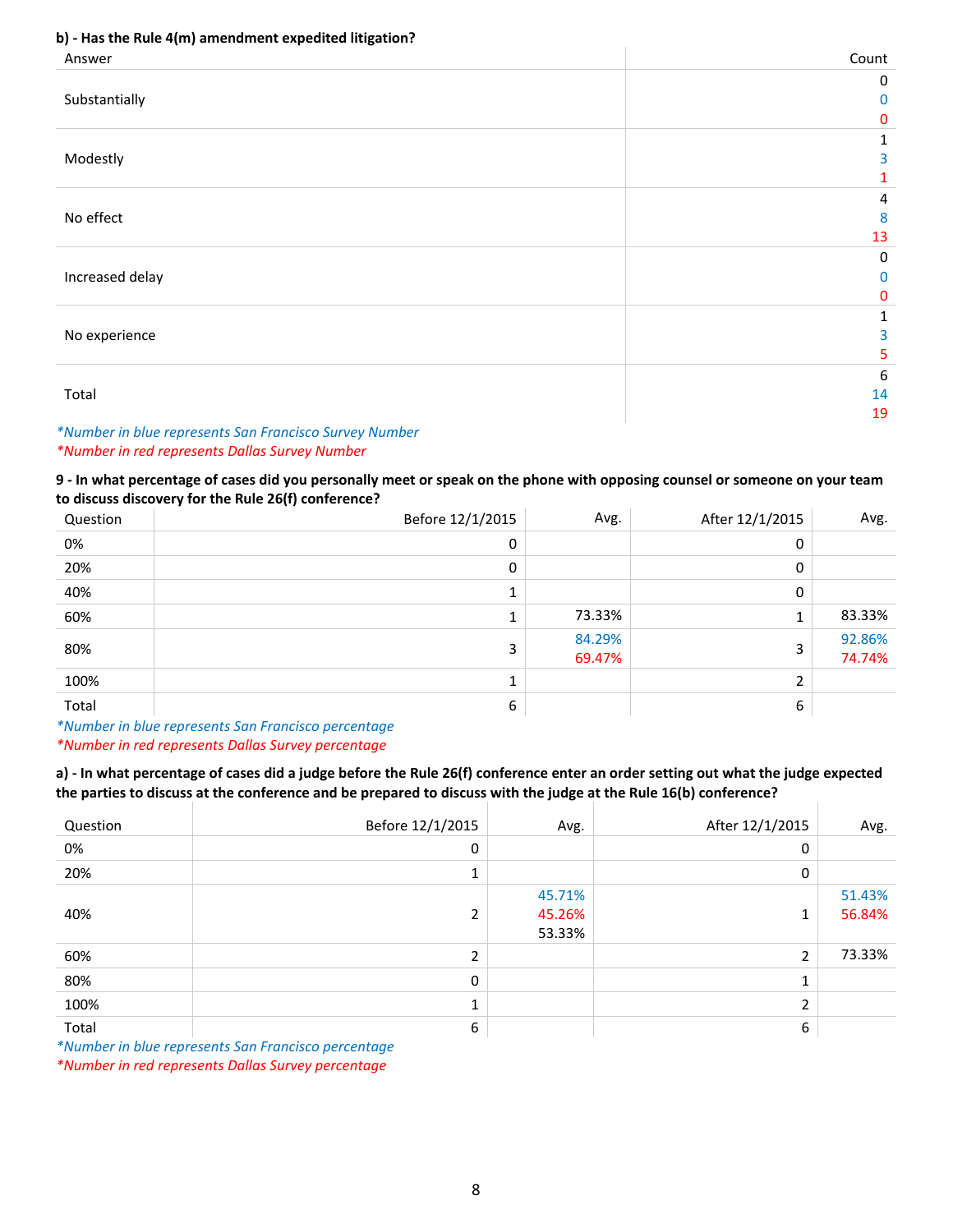#### **b) ‐ In what percentage of cases did you before the Rule 26(f) conference deliver informally Rule 34 document production or other discovery requests?**  $\overline{1}$

| Question | Before 12/1/2015 | Avg.         | After 12/1/2015 | Avg.             |
|----------|------------------|--------------|-----------------|------------------|
| 0%       | 3                | 20%<br>7.14% | C.              | 33.33%<br>25.71% |
| 20%      |                  | 14.74%       |                 | 26.32%           |
| 40%      |                  |              |                 |                  |
| 60%      | Ŧ.               |              |                 |                  |
| 80%      | 0                |              |                 |                  |
| 100%     | 0                |              | 0               |                  |
| Total    | 6                |              | 6               |                  |

*\*Number in blue represents San Francisco percentage \*Number in red represents Dallas Survey percentage*

### **c) ‐ In what percentage of cases did one of the parties before the Rule 26(f) conference request a preservation order from the court?**

| Question | Before 12/1/2015 | Avg.             | After 12/1/2015 | Avg.             |
|----------|------------------|------------------|-----------------|------------------|
| 0%       |                  | 24%              |                 | 32%              |
| 20%      |                  | 17.14%<br>25.56% | 3               | 27.14%<br>25.52% |
| 40%      | 0                |                  | 0               |                  |
| 60%      | $\mathbf{0}$     |                  | 0               |                  |
| 80%      |                  |                  | 0               |                  |
| 100%     | 0                |                  |                 |                  |
| Total    | 5                |                  | 5               |                  |

#### *\*Number in blue represents San Francisco percentage*

### *\*Number in red represents Dallas Survey percentage*

### **d) ‐ In what percentage of cases did you after the amendments deliver a Rule 34 document production request before the Rule 26(f) conference?**

| $\sim$ $\sim$<br>Answer | Count                   |
|-------------------------|-------------------------|
|                         | 1                       |
| 0%                      | 5                       |
|                         | 9                       |
|                         | $\overline{\mathbf{c}}$ |
| 20%                     | 5                       |
|                         | 4                       |
|                         | 1                       |
| 40%                     | 2                       |
|                         | 2                       |
|                         | $\pmb{0}$               |
| 60%                     | $\pmb{0}$               |
|                         | 1                       |
|                         | 1                       |
| 80%                     | 1                       |
|                         | 0                       |
|                         | $\pmb{0}$               |
| 100%                    | 1                       |
|                         | 3                       |
|                         | $\mathsf S$             |
| Total                   | 14                      |
|                         | 19                      |

*\*Number in blue represents San Francisco \*Number in red represents Dallas Survey*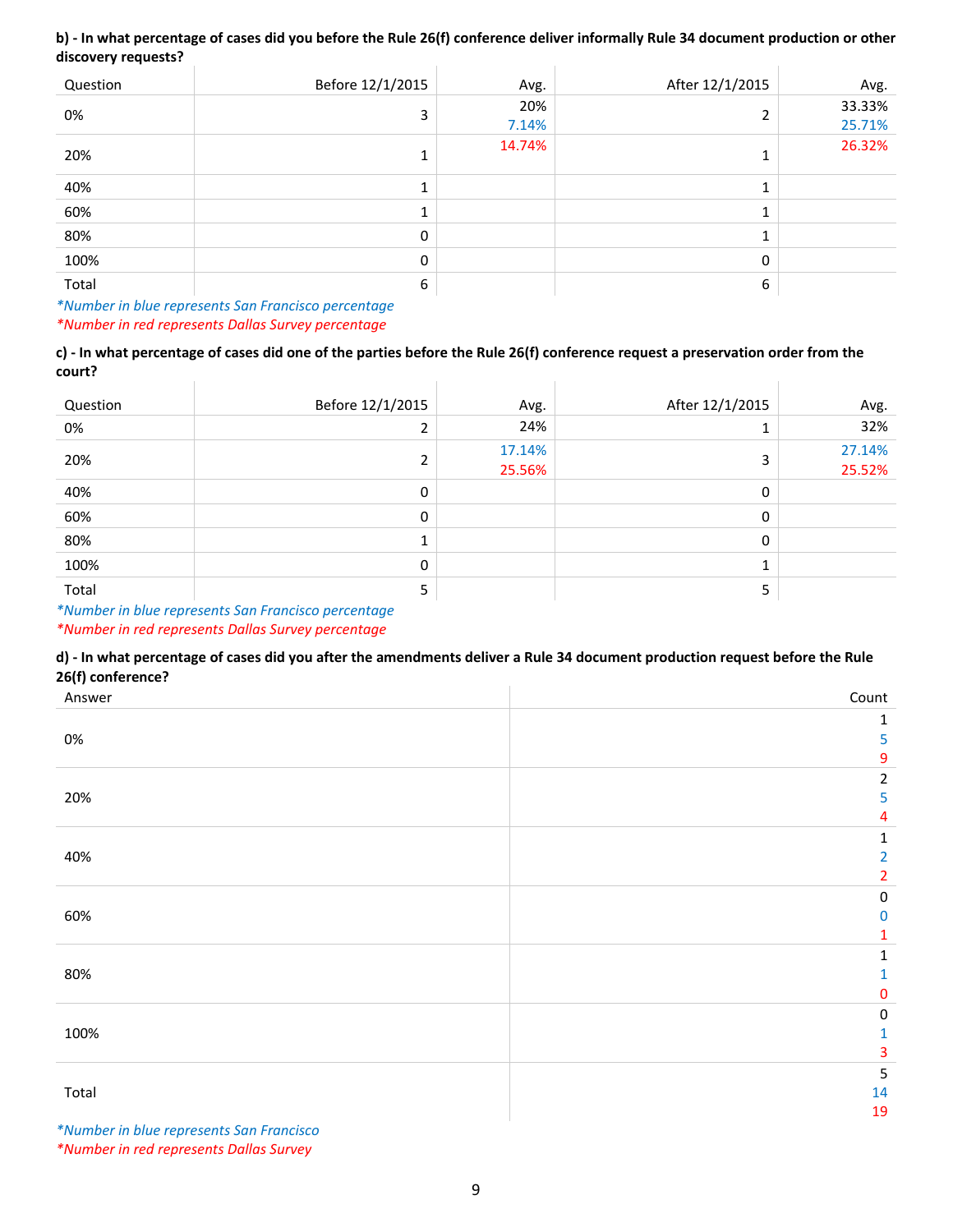### **e) ‐ In what percentage of cases did you after the 2015 amendments receive a Rule 34 document production or other discovery request before the Rule 26(f) conference?**

| Answer | Count          |
|--------|----------------|
|        | $\overline{2}$ |
| 0%     | $11\,$         |
|        | $\overline{9}$ |
|        | $\overline{2}$ |
| 20%    | 1              |
|        | 4              |
|        | 1              |
| 40%    | $\overline{2}$ |
|        | 2              |
|        | $\pmb{0}$      |
| 60%    | $\pmb{0}$      |
|        | 1              |
|        | $\pmb{0}$      |
| 80%    | $\pmb{0}$      |
|        | $\pmb{0}$      |
|        | $\pmb{0}$      |
| 100%   | $\pmb{0}$      |
|        | 3              |
|        | $\sf 5$        |
| Total  | 14             |
|        | 19             |

### *\*Number in blue represents San Francisco \*Number in red represents Dallas Survey*

### **f) ‐ In what percentage of cases did you start discovery by seeking focused, targeted discovery, or sequenced discovery as opposed to seeking broad discovery permitted under the rules?**

| Question | Before 12/1/2015 | Avg.             | After 12/1/2015 | Avg.             |
|----------|------------------|------------------|-----------------|------------------|
| 0%       | 2                | 36.67%           |                 | 40%              |
| 20%      | 2                | 44.29%<br>35.79% |                 | 57.14%<br>37.89% |
| 40%      | 0                |                  |                 |                  |
| 60%      | 0                |                  | 0               |                  |
| 80%      |                  |                  |                 |                  |
| 100%     | $\mathbf{1}$     |                  |                 |                  |
| Total    | 6                |                  | 6               |                  |

*\*Number in blue represents San Francisco percentage \*Number in red represents Dallas Survey percentage*

### **g) ‐ In what percentage of cases did you talk about the possibility of sharing some discovery costs at the Rule 26(f) conference?**

| Question | Before 12/1/2015 | Avg.           | After 12/1/2015 | Avg.          |
|----------|------------------|----------------|-----------------|---------------|
| 0%       | 4                | 6.67%<br>7.14% |                 | 13.33%<br>10% |
| 20%      | 2                | 11.58%         | 4               | 15.79%        |
| 40%      | 0                |                | 0               |               |
| 60%      | 0                |                | 0               |               |
| 80%      | 0                |                | 0               |               |
| 100%     | 0                |                | 0               |               |
| Total    | 6                |                | 6               |               |

*\*Number in blue represents San Francisco percentage*

*\*Number in red represents Dallas Survey percentage*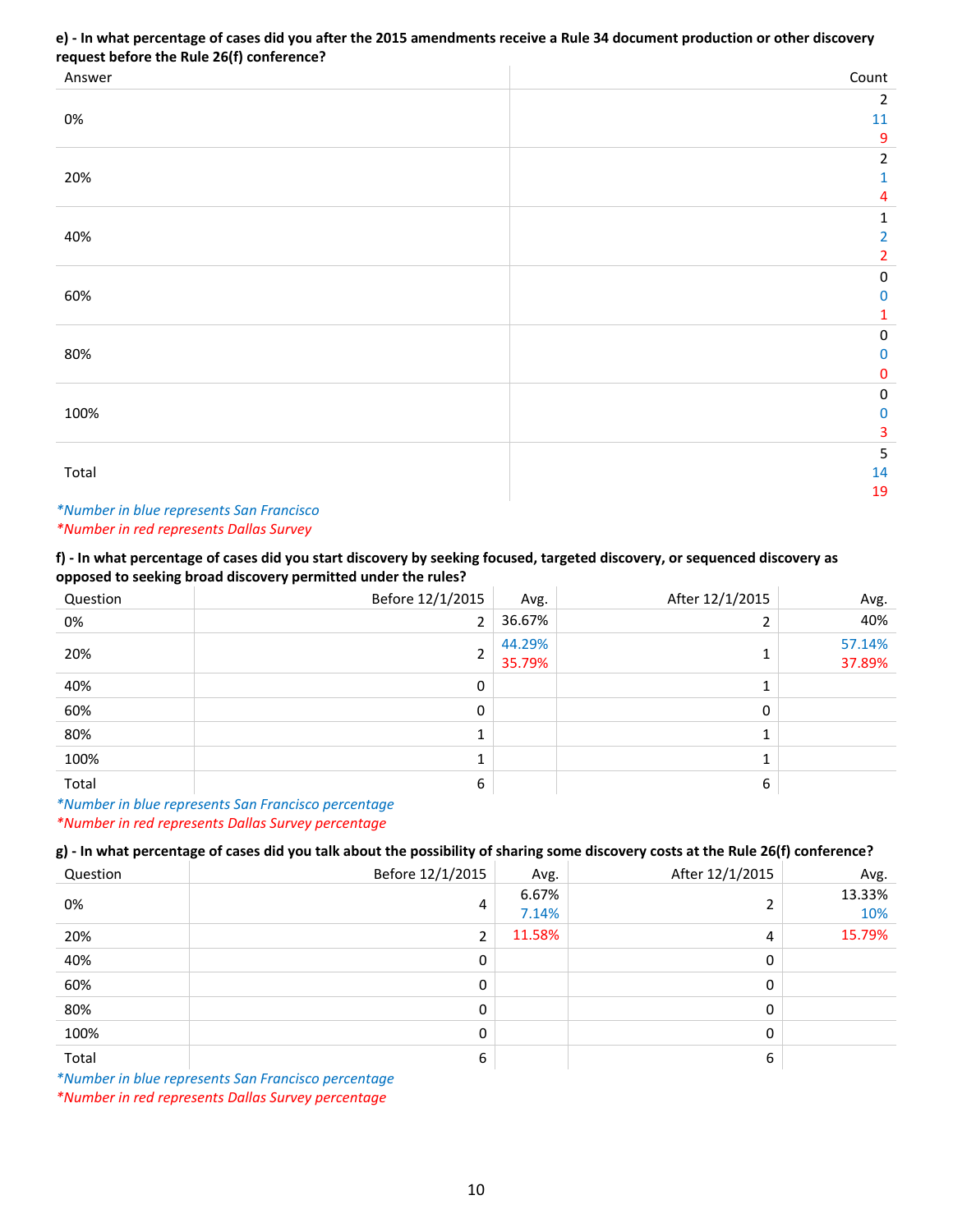### **h) ‐ In what percentage of cases did you talk about an Evidence Rule 502(d) order protecting against privilege waiver at the Rule 26(f) conference?**

| Question | Before 12/1/2015 | Avg.         | After 12/1/2015 | Avg.             |
|----------|------------------|--------------|-----------------|------------------|
| 0%       | h                | 23%          |                 | 56.67%           |
| 20%      | ∍                | 37.5%<br>20% |                 | 62.50%<br>28.42% |
| 40%      | 0                |              |                 |                  |
| 60%      | 0                |              | 0               |                  |
| 80%      |                  |              |                 |                  |
| 100%     | 0                |              | h               |                  |
| Total    | 6                |              | 6               |                  |

### *\*Number in blue represents San Francisco percentage \*Number in red represents Dallas Survey percentage*

### **i) ‐ In what percentage of cases did local rules, standing orders, or individual judge rules provide for discovery protocols, e.g., in employment discrimination actions?**

| Question | Before 12/1/2015 | Avg.          | After 12/1/2015 | Avg.          |
|----------|------------------|---------------|-----------------|---------------|
| 0%       | 3                | 16%<br>18.46% |                 | 36%<br>23.08% |
| 20%      | 0                | 25.56%        | n.              | 32.22%        |
| 40%      |                  |               | 0               |               |
| 60%      | 0                |               |                 |               |
| 80%      | 0                |               |                 |               |
| 100%     | 0                |               | 0               |               |
| Total    | כ                |               | 5               |               |

*\*Number in blue represents San Francisco percentage \*Number in red represents Dallas Survey percentage* 

### **PRE‐TRIAL MOTIONS**

**10 ‐ In what percentage of cases the court's local rules, standing orders, or individual judge rules require parties with a discovery dispute to seek a conference with the court after conferring with opposing parties and before filing a motion to compel or to protect or quash discovery?**

| Question | Before 12/1/2015 | Avg.          | After 12/1/2015 | Avg.             |
|----------|------------------|---------------|-----------------|------------------|
| 0%       |                  | 40%           |                 | 50%              |
| 20%      |                  | 30%<br>45.26% |                 | 37.33%<br>50.53% |
| 40%      |                  |               |                 |                  |
| 60%      | 0                |               | 0               |                  |
| 80%      |                  |               | 0               |                  |
| 100%     |                  |               | ำ               |                  |
| Total    | 6                |               | 6               |                  |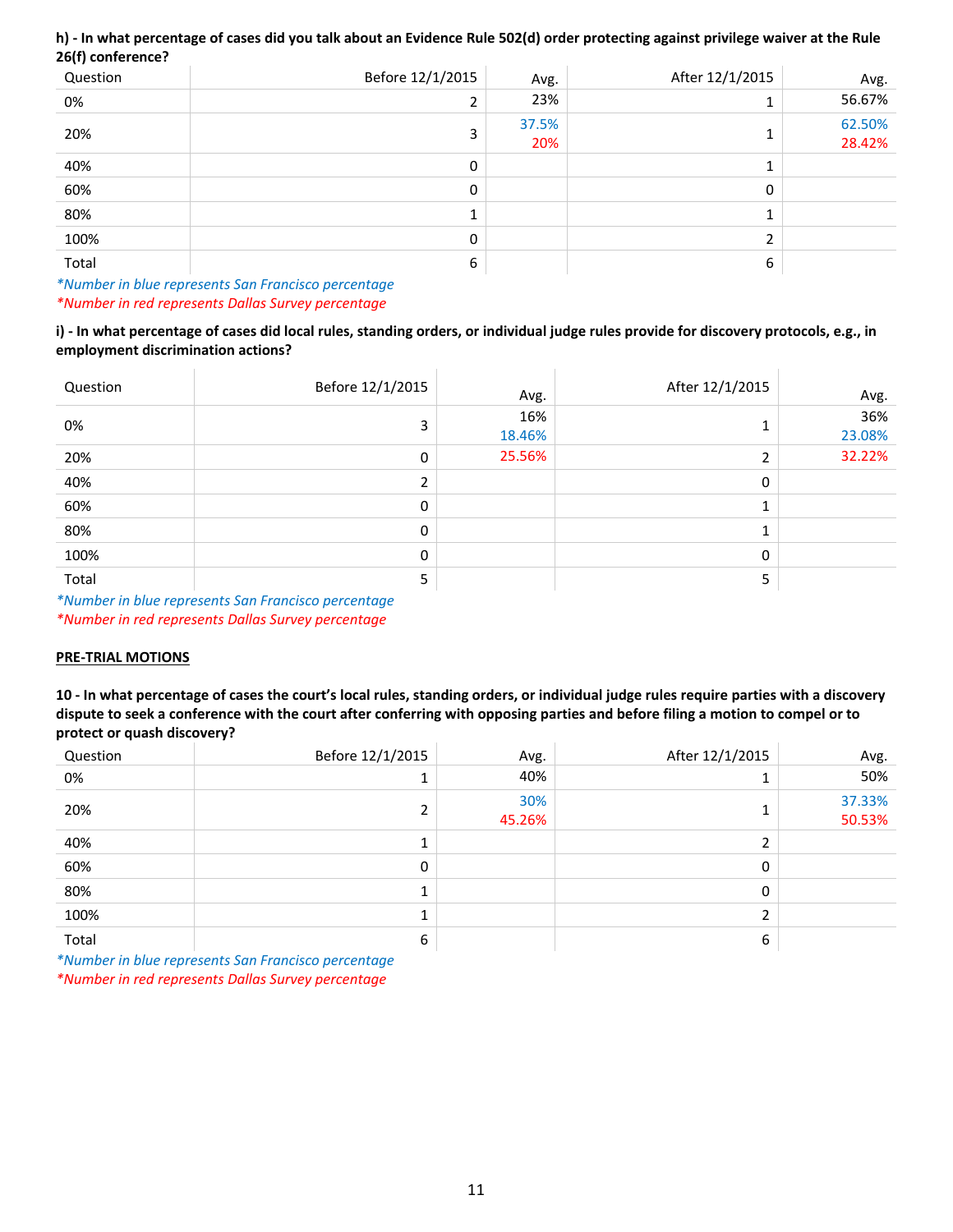### **a) ‐ In what percentage of cases did you request an in‐person or telephone conference with the court after conferring with opposing parties and before filing a motion seeking to compel or to protect or quash discovery?**

| Question | Before 12/1/2015 | Avg.             | After 12/1/2015 | Avg.             |
|----------|------------------|------------------|-----------------|------------------|
| 0%       |                  | 26.66%           |                 | 23.33%           |
| 20%      |                  | 24.29%<br>27.37% | h               | 31.43%<br>29.47% |
| 40%      |                  |                  | C.              |                  |
| 60%      |                  |                  |                 |                  |
| 80%      | 0                |                  | 0               |                  |
| 100%     | 0                |                  | 0               |                  |
| Total    | 6                |                  | 6               |                  |

*\*Number in blue represents San Francisco percentage \*Number in red represents Dallas Survey percentage*

### **b) ‐ In what percentage of cases did the court hold an in‐person or telephone conference after the parties conferred and before filing a motion seeking to compel or to protect against discovery?**

| Question | Before 12/1/2015 | Avg.             | After 12/1/2015 | Avg.            |
|----------|------------------|------------------|-----------------|-----------------|
| 0%       | и                | 30%              |                 | 23.33%          |
| 20%      | 3                | 21.43%<br>26.32% |                 | 31.4%<br>25.26% |
| 40%      |                  |                  |                 |                 |
| 60%      | 0                |                  |                 |                 |
| 80%      | и                |                  | 0               |                 |
| 100%     | 0                |                  | 0               |                 |
| Total    | 6                |                  | 6               |                 |

*\*Number in blue represents San Francisco percentage \*Number in red represents Dallas Survey percentage*

### **11 ‐ In what percentage of cases did you file a motion to compel discovery?**

| Question | Before 12/1/2015 | Avg.             | After 12/1/2015 | Avg.             |
|----------|------------------|------------------|-----------------|------------------|
| 0%       |                  | 53.33%           |                 | 53.33%           |
| 20%      |                  | 56.92%<br>56.84% |                 | 44.29%<br>52.63% |
| 40%      |                  |                  |                 |                  |
| 60%      | 0                |                  | 0               |                  |
| 80%      |                  |                  | n.              |                  |
| 100%     |                  |                  |                 |                  |
| Total    | 6                |                  | 6               |                  |

*\*Number in blue represents San Francisco percentage*

*\*Number in red represents Dallas Survey percentage*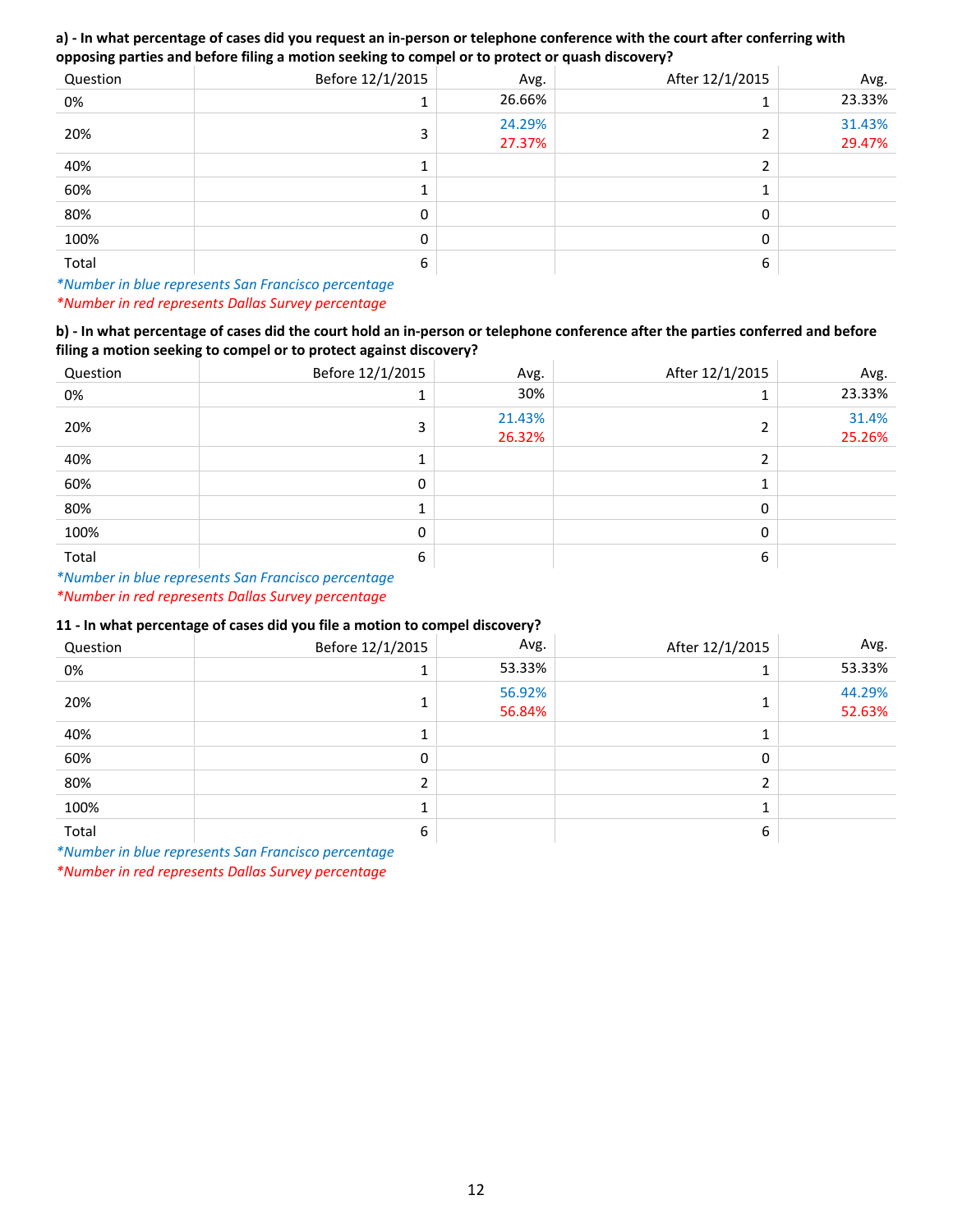#### **a) ‐ If the court denied your motion to compel in whole or in part, in what percentage of cases did you voluntarily dismiss the case, a defense in the case, or a claim in the case because of the ruling?**  $\mathbb{R}^2$  $\mathbf{I}$

| Question | Before 12/1/2015 | Avg. | After 12/1/2015 | Avg. |
|----------|------------------|------|-----------------|------|
|          |                  | 0%   |                 | 0%   |
| 0%       | 5                | 0%   | 5               | 0%   |
|          |                  | 0%   |                 | 0%   |
| 20%      | 0                |      | 0               |      |
| 40%      | 0                |      | 0               |      |
| 60%      | 0                |      | 0               |      |
| 80%      | 0                |      | 0               |      |
| 100%     | 0                |      | 0               |      |
| Total    | 5                |      | 5               |      |

*\*Number in blue represents San Francisco percentage \*Number in red represents Dallas Survey percentage*

**12 ‐ In what percentage of cases did you file a motion to protect or quash discovery to limit dissemination or use of information produced in discovery solely because the request was not proportional to the needs of the case, as opposed to being privileged or protected?**

| Question | Before 12/1/2015 | Avg.         | After 12/1/2015 | Avg.             |
|----------|------------------|--------------|-----------------|------------------|
| 0%       | 3                | 10%<br>7.14% | ∍               | 16.67%<br>11.43% |
| 20%      | 3                | 10%          | 3               | 6.67%            |
| 40%      | 0                |              |                 |                  |
| 60%      | 0                |              | 0               |                  |
| 80%      | 0                |              | 0               |                  |
| 100%     | 0                |              | 0               |                  |
| Total    | 6                |              | 6               |                  |

*\*Number in blue represents San Francisco percentage*

*\*Number in red represents Dallas Survey percentage*

### **a) ‐ If the court denied your motion for a protective discovery order in whole or in part, in what percentage of cases did the ruling cause you to incur substantial expense to produce the information?**

| Question | Before 12/1/2015 | Avg.       | After 12/1/2015 | Avg.             |
|----------|------------------|------------|-----------------|------------------|
| 0%       | 3                | 23.33%     | 3               | 26.67%           |
| 20%      |                  | 20%<br>20% |                 | 21.67%<br>18.75% |
| 40%      |                  |            |                 |                  |
| 60%      | 0                |            | 0               |                  |
| 80%      |                  |            |                 |                  |
| 100%     | 0                |            | 0               |                  |
| Total    | 6                |            | 6               |                  |

*\*Number in blue represents San Francisco percentage*

*\*Number in red represents Dallas Survey percentage*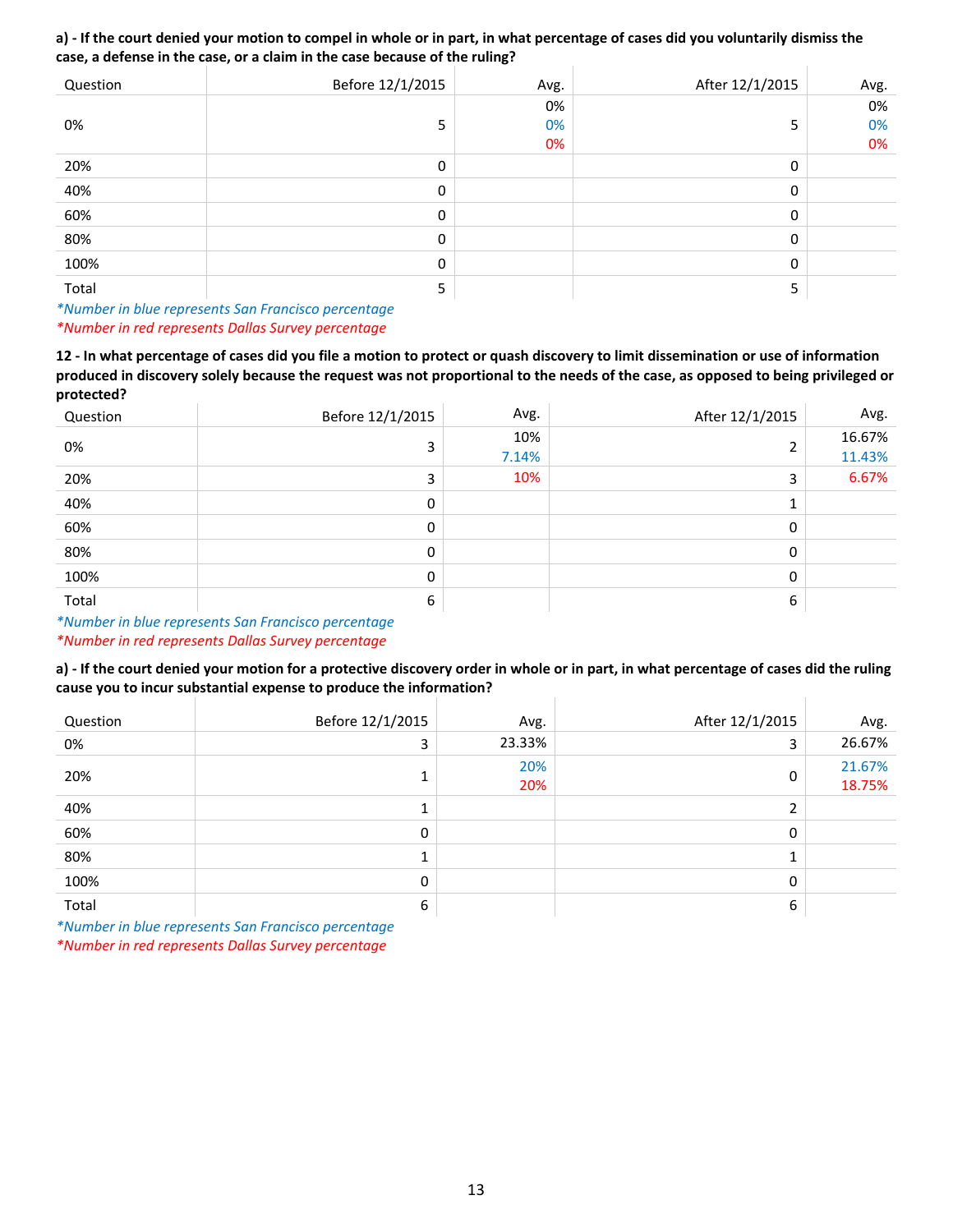### **b) ‐ If the court denied your motion for a protective discovery order in whole or in part, in what percentage of cases did you produce information on the merits that was harmful to your position?**

| Question | Before 12/1/2015 | Avg.          | After 12/1/2015 | Avg.         |
|----------|------------------|---------------|-----------------|--------------|
| 0%       |                  | 26.67%<br>18% | 3               | 26.67%<br>6% |
| 20%      |                  | 17.5%         |                 | 16.25%       |
| 40%      |                  |               |                 |              |
| 60%      | 0                |               | $\mathbf{0}$    |              |
| 80%      | $\Omega$         |               | $\mathbf{0}$    |              |
| 100%     |                  |               |                 |              |
| Total    | 6                |               | 6               |              |

*\*Number in blue represents San Francisco percentage \*Number in red represents Dallas Survey percentage*

### **RULE 16(b) CONFERENCE**

### **13 ‐ In what percentage of cases did the court hold a "live" Rule 16(b) conference either in‐person or by conference call, videoconference, or other means of having a real‐time conversation?**

| Question | Before 12/1/2015 | Avg.             | After 12/1/2015 | Avg.             |
|----------|------------------|------------------|-----------------|------------------|
| 0%       |                  | 48%              |                 | 60%              |
| 20%      |                  | 70.67%<br>52.22% |                 | 74.67%<br>47.78% |
| 40%      | 0                |                  | 0               |                  |
| 60%      |                  |                  | 0               |                  |
| 80%      |                  |                  |                 |                  |
| 100%     | 0                |                  | n.              |                  |
| Total    | э                |                  |                 |                  |

*\*Number in blue represents San Francisco percentage*

*\*Number in red represents Dallas Survey percentage*

### **14 ‐ In what percentage of cases did the court or either party raise for discussion the process for identifying ESI for production (for example Boolean searches, cluster searches, predictive coding) at the Rule 16(b) conference?**

| Question | Before 12/1/2015 | Avg.             | After 12/1/2015 | Avg.          |
|----------|------------------|------------------|-----------------|---------------|
| 0%       |                  | 36%              |                 | 64%           |
| 20%      |                  | 38.57%<br>35.79% | 0               | 41.43%<br>40% |
| 40%      | 0                |                  |                 |               |
| 60%      |                  |                  | 0               |               |
| 80%      |                  |                  |                 |               |
| 100%     | 0                |                  | C.              |               |
| Total    | 5                |                  | 5               |               |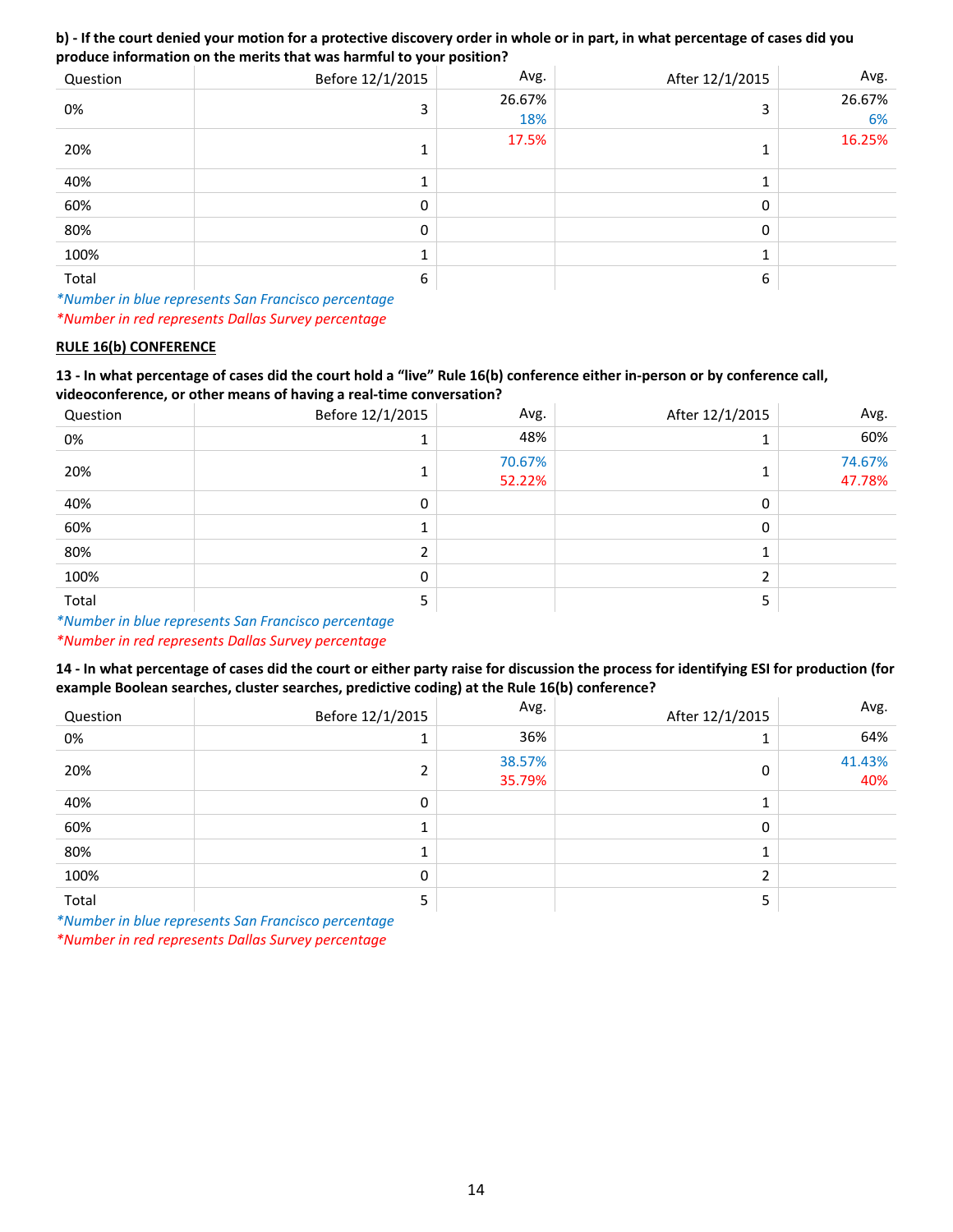### **a) ‐ In what percentage of cases did the court or the parties discuss shifting some discovery costs to the requesting party at the Rule 16(b) conference?**

| Question | Before 12/1/2015 | Avg.        | After 12/1/2015 | Avg.      |
|----------|------------------|-------------|-----------------|-----------|
| 0%       | 4                | 8%<br>6.67% | ∍               | 12%<br>8% |
| 20%      | 0                | 11.58%      |                 | 17.89%    |
| 40%      |                  |             |                 |           |
| 60%      | $\Omega$         |             | 0               |           |
| 80%      | 0                |             | 0               |           |
| 100%     | 0                |             | 0               |           |
| Total    |                  |             |                 |           |

*\*Number in blue represents San Francisco percentage \*Number in red represents Dallas Survey percentage*

### **b) ‐ In what percentage of cases did the court or the parties discuss preservation during the Rule 16(b) conference?**

| Question | Before 12/1/2015 | Avg.             | After 12/1/2015 | Avg.             |
|----------|------------------|------------------|-----------------|------------------|
| 0%       | 0                | 48%              | 0               | 64%              |
| 20%      | 3                | 42.86%<br>48.42% |                 | 52.86%<br>50.53% |
| 40%      | 0                |                  |                 |                  |
| 60%      | 0                |                  |                 |                  |
| 80%      |                  |                  | 0               |                  |
| 100%     |                  |                  | ∍               |                  |
| Total    |                  |                  | ∍               |                  |

*\*Number in blue represents San Francisco percentage \*Number in red represents Dallas Survey percentage*

### **c) ‐ In what percentage of cases did the court or the parties discuss an Evidence Rule 502(d) order during the Rule 16(b) conference?**

| Question | Before 12/1/2015 | Avg.             | After 12/1/2015 | Avg.             |
|----------|------------------|------------------|-----------------|------------------|
| 0%       |                  | 8%               |                 | 32%              |
| 20%      |                  | 32.86%<br>24.21% |                 | 38.57%<br>27.37% |
| 40%      | 0                |                  |                 |                  |
| 60%      | 0                |                  | 0               |                  |
| 80%      | 0                |                  | 0               |                  |
| 100%     | 0                |                  |                 |                  |
| Total    |                  |                  |                 |                  |

*\*Number in blue represents San Francisco percentage*

*\*Number in red represents Dallas Survey percentage*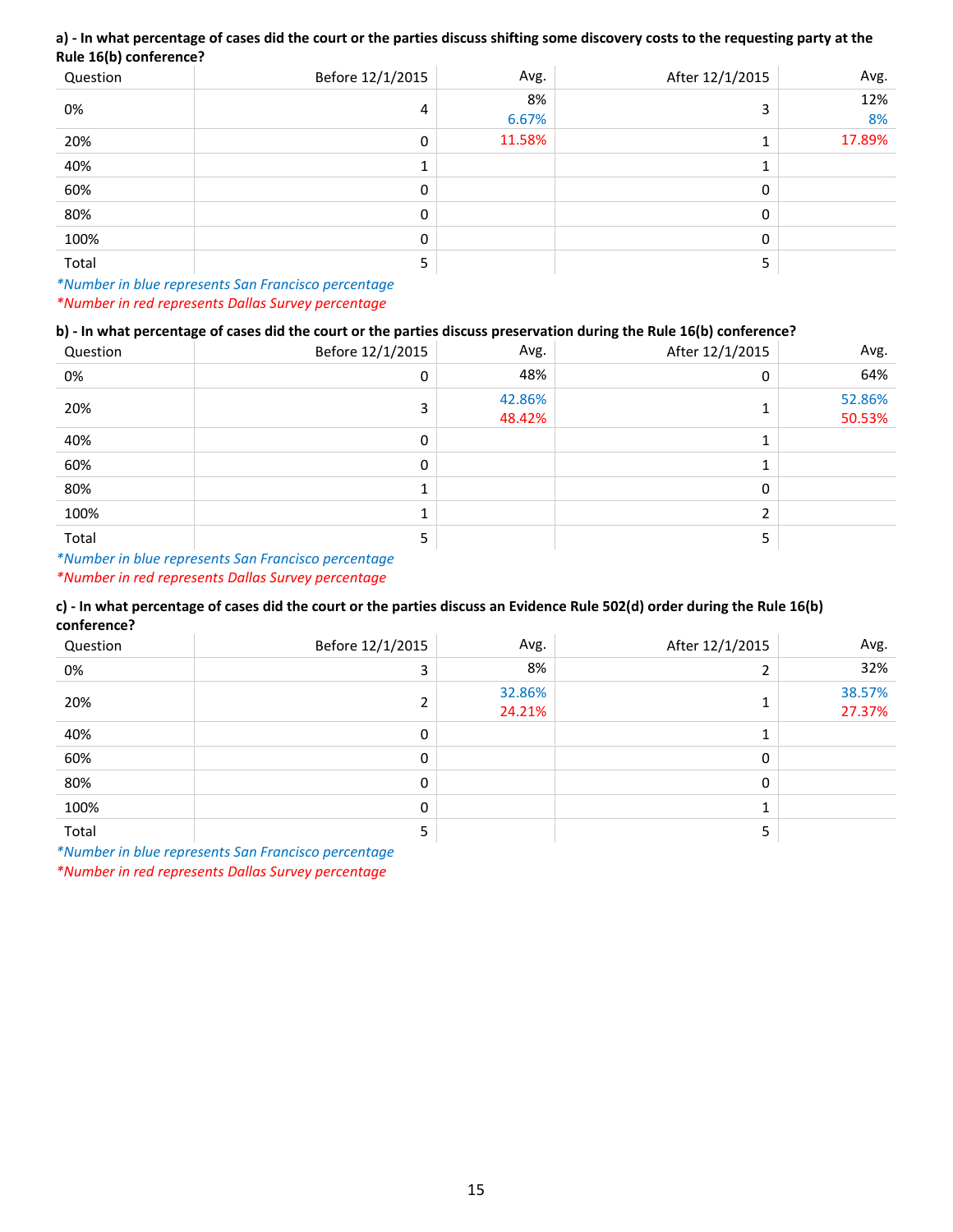### **d) ‐ In what percentage of cases did either party raise a discovery issue identified in the Rule 26(f) discovery plan during the Rule 16(b) conference?**

| Question | Before 12/1/2015 | Avg.             | After 12/1/2015 | Avg.             |
|----------|------------------|------------------|-----------------|------------------|
| 0%       |                  | 50%              |                 | 60%              |
| 20%      |                  | 57.14%<br>48.89% | 0               | 55.71%<br>52.22% |
| 40%      |                  |                  | n.              |                  |
| 60%      |                  |                  | 0               |                  |
| 80%      |                  |                  |                 |                  |
| 100%     |                  |                  | ∍               |                  |
| Total    | 6                |                  | 6               |                  |

*\*Number in blue represents San Francisco percentage \*Number in red represents Dallas Survey percentage*

#### **e) ‐ In what percentage of cases did the parties and court at the Rule 16(b) conference talk about starting discovery with information most likely to be important to resolving central issues as opposed to broad discovery permitted under the rules?**

|          | imormation most likely to be important to resolving central issues as opposed to broad discovery permitted under the rules? |                  |                 |                  |  |
|----------|-----------------------------------------------------------------------------------------------------------------------------|------------------|-----------------|------------------|--|
| Question | Before 12/1/2015                                                                                                            | Avg.             | After 12/1/2015 | Avg.             |  |
| 0%       | 0                                                                                                                           | 36.67%           | 0               | 43.33%           |  |
| 20%      |                                                                                                                             | 38.57%<br>24.44% |                 | 38.57%<br>31.11% |  |
| 40%      |                                                                                                                             |                  |                 |                  |  |
| 60%      |                                                                                                                             |                  |                 |                  |  |
| 80%      | 0                                                                                                                           |                  |                 |                  |  |
| 100%     | 0                                                                                                                           |                  | 0               |                  |  |
| Total    | 6                                                                                                                           |                  | 6               |                  |  |

*\*Number in blue represents San Francisco percentage \*Number in red represents Dallas Survey percentage*

### **f) ‐ In what percentage of cases did either party agree at the Rule 16(b) conference to voluntarily narrow a discovery request?**

| Question | Before 12/1/2015 | Avg.             | After 12/1/2015 | Avg.             |
|----------|------------------|------------------|-----------------|------------------|
| 0%       | 3                | 16.67%           | 3               | 10%              |
| 20%      |                  | 12.31%<br>16.67% | 3               | 17.14%<br>17.78% |
| 40%      | 0                |                  | 0               |                  |
| 60%      |                  |                  | 0               |                  |
| 80%      | 0                |                  | $\mathbf{0}$    |                  |
| 100%     | 0                |                  | 0               |                  |
| Total    | 6                |                  | 6               |                  |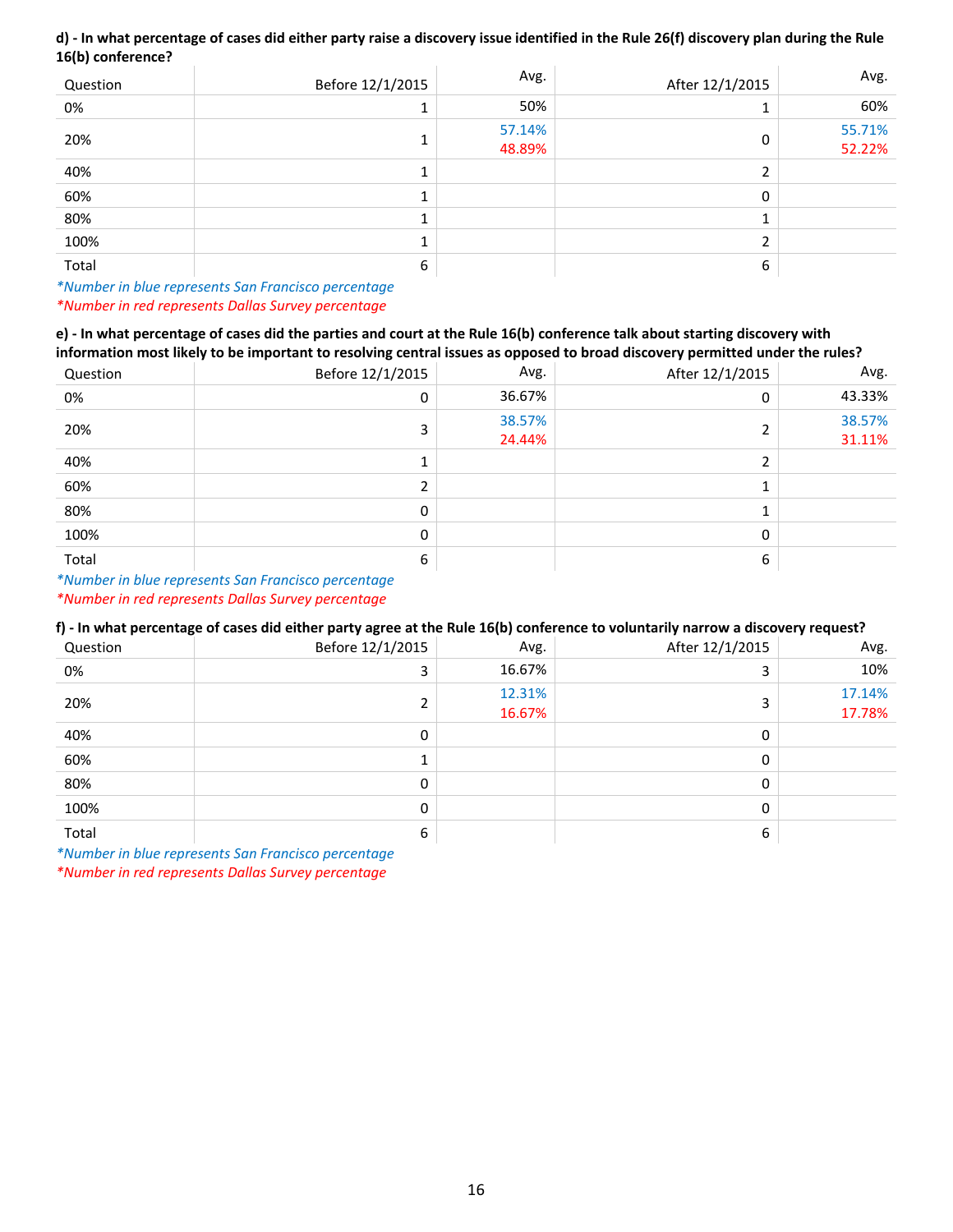### **g) ‐ In what percentage of cases did a court issue order(s) at the Rule 16(b) conference narrowing discovery on the ground that the information sought was not proportional to the needs of the case?**

| Question | Before 12/1/2015 | Avg.           | After 12/1/2015 | Avg.          |
|----------|------------------|----------------|-----------------|---------------|
| 0%       | с<br>∍           | 3.33%          | 3               | 10%           |
| 20%      |                  | 4.62%<br>4.44% | 3               | 15.38%<br>10% |
| 40%      | 0                |                | 0               |               |
| 60%      | 0                |                | 0               |               |
| 80%      | 0                |                | 0               |               |
| 100%     | 0                |                | 0               |               |
| Total    | 6                |                | 6               |               |

### *\*Number in blue represents San Francisco percentage \*Number in red represents Dallas Survey percentage*

**h) ‐ In what percentage of cases did the court expressly convey in its Rule 16(b) case‐management order its willingness to consider additional discovery after the parties got and reviewed the initial discovery production?** 

| Question | Before 12/1/2015 | Avg.             | After 12/1/2015 | Avg.             |
|----------|------------------|------------------|-----------------|------------------|
| 0%       | 3                | 23.33%           |                 | 30%              |
| 20%      | ຳ                | 12.86%<br>15.56% | 4               | 18.57%<br>21.11% |
| 40%      | 0                |                  | $\mathbf{0}$    |                  |
| 60%      | 0                |                  | 0               |                  |
| 80%      | 0                |                  | $\mathbf{0}$    |                  |
| 100%     |                  |                  |                 |                  |
| Total    | 6                |                  | 6               |                  |

*\*Number in blue represents San Francisco percentage*

*\*Number in red represents Dallas Survey percentage*

**i) ‐ In what percentage of cases did either party at any time during the litigation stipulate to facts that could be removed from discovery?**

| Question | Before 12/1/2015 | Avg.             | After 12/1/2015 | Avg.          |
|----------|------------------|------------------|-----------------|---------------|
| 0%       |                  | 23.33%           | 0               | 20%           |
| 20%      | 4                | 12.86%<br>17.78% | 4               | 14.29%<br>20% |
| 40%      | $\mathbf{0}$     |                  | ົາ              |               |
| 60%      |                  |                  | 0               |               |
| 80%      | 0                |                  | 0               |               |
| 100%     | 0                |                  | 0               |               |
| Total    | 6                |                  | 6               |               |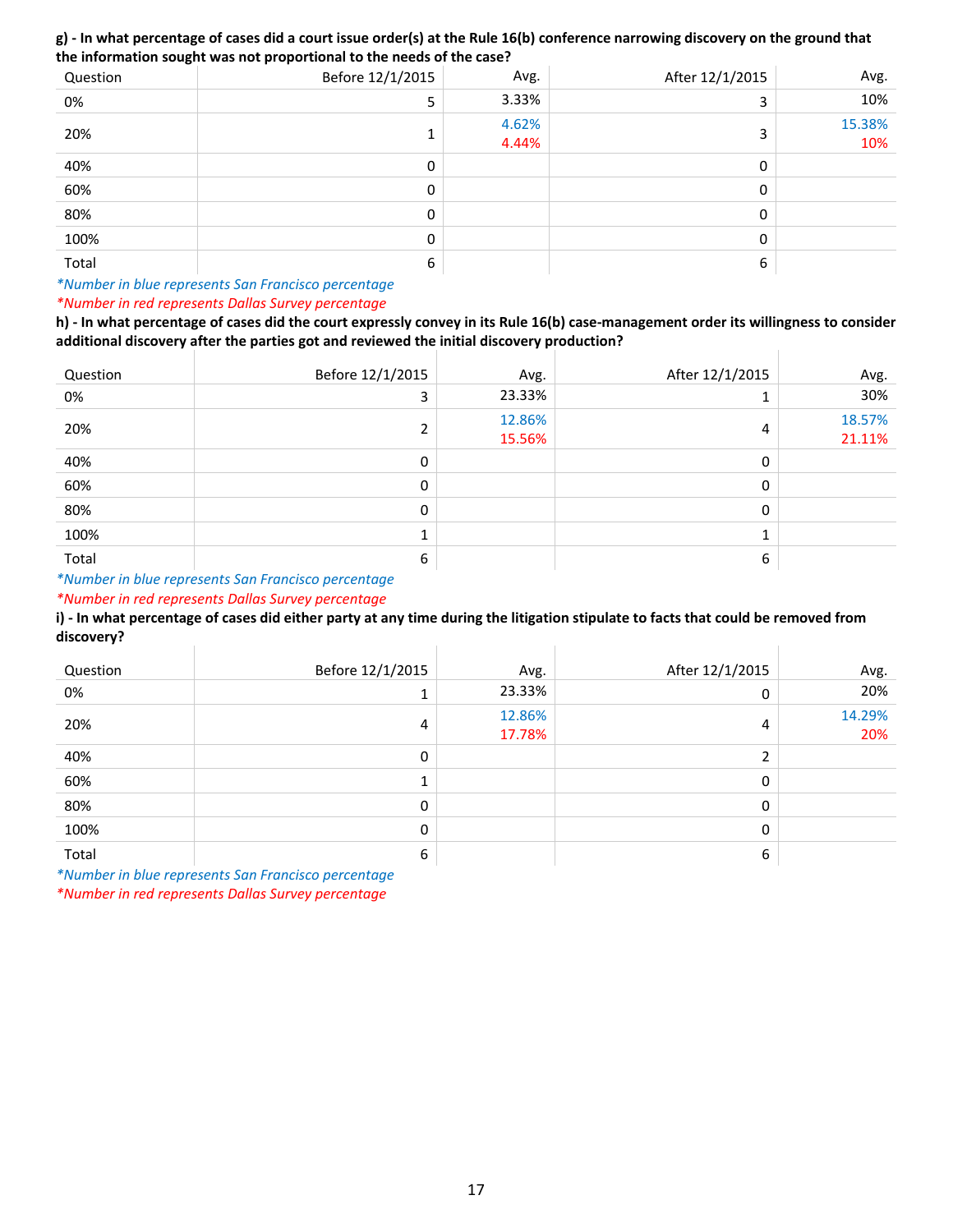#### **j) ‐ In what percentage of cases did the court expressly indicate early in the case the judge's availability to work with the parties in timely resolving discovery disputes?**  $\mathbf{r}$  $\overline{\phantom{a}}$

| Question | Before 12/1/2015 | Avg.             | After 12/1/2015 | Avg.             |
|----------|------------------|------------------|-----------------|------------------|
| 0%       | 0                | 53.33%           | 0               | 66.67%           |
| 20%      |                  | 41.33%<br>42.35% |                 | 48.75%<br>45.56% |
| 40%      |                  |                  |                 |                  |
| 60%      |                  |                  |                 |                  |
| 80%      |                  |                  |                 |                  |
| 100%     |                  |                  | C.              |                  |
| Total    | 6                |                  | 6               |                  |

*\*Number in blue represents San Francisco percentage \*Number in red represents Dallas Survey percentage* 

### **k) ‐ Please indicate the e‐discovery topics typically discussed with opposing counsel at or before the Rule 26(f) conference or the Rule 16(b) court conference. (Check all that apply)**

| Answer                                                                                                                                                                                                                                                                                                                                                                                                                                                                                                                                                               | Count                              |
|----------------------------------------------------------------------------------------------------------------------------------------------------------------------------------------------------------------------------------------------------------------------------------------------------------------------------------------------------------------------------------------------------------------------------------------------------------------------------------------------------------------------------------------------------------------------|------------------------------------|
| Scope of ESI to be preserved                                                                                                                                                                                                                                                                                                                                                                                                                                                                                                                                         | 5<br>11<br>16                      |
| Procedure for preservation of ESI                                                                                                                                                                                                                                                                                                                                                                                                                                                                                                                                    | 4<br>7<br>9                        |
| Scope of relevant and discoverable ESI                                                                                                                                                                                                                                                                                                                                                                                                                                                                                                                               | 5<br>11<br>15                      |
| Necessity for protective order                                                                                                                                                                                                                                                                                                                                                                                                                                                                                                                                       | 6<br>12<br>17                      |
| Search methodologies to identify ESI for production, including predictive coding/machine learning technologies (TAR) to<br>identify ESI for production                                                                                                                                                                                                                                                                                                                                                                                                               | 4<br>8<br>12                       |
| Format of ESI to be produced                                                                                                                                                                                                                                                                                                                                                                                                                                                                                                                                         | 5<br>12<br>17                      |
| Data requiring significant work or expense to collect (such as: hard drive data that is "deleted", "slack", "fragmented", or<br>"unallocated"; online access data; frequently and automatically updated metadata, backup tapes, etc.)                                                                                                                                                                                                                                                                                                                                | 3<br>3<br>9                        |
| Procedures for handling of privileged or work-product information in electronic form                                                                                                                                                                                                                                                                                                                                                                                                                                                                                 | $\overline{2}$<br>8<br>9           |
| Timeframe for completing e-discovery                                                                                                                                                                                                                                                                                                                                                                                                                                                                                                                                 | $\overline{\mathbf{4}}$<br>8<br>15 |
| Any need for special procedures to manage ESI                                                                                                                                                                                                                                                                                                                                                                                                                                                                                                                        | $\mathbf{1}$<br>5<br>4             |
| Other: Database and need for meaningful initial disclosures; The manner of production of ESI to the parties, and the form<br>of the ESI produced; litigation hold and specifics re how and what needs to be preserved; identification of party and<br>third-party custodians; appointing "liaisons" for each side to be responsible for the discussing and making<br>recommendations re e-discovery problems and explaining to judge/arbitrator the specifics of the dispute; Nature and<br>identification of electronic repositories where relevant data is stored. |                                    |
| <b>ESI Discovery Platform</b>                                                                                                                                                                                                                                                                                                                                                                                                                                                                                                                                        |                                    |
| whether parties will agree on search terms, or provide feedback but producing party decides what to run and requesting<br>party "checks" production against RFPs.                                                                                                                                                                                                                                                                                                                                                                                                    |                                    |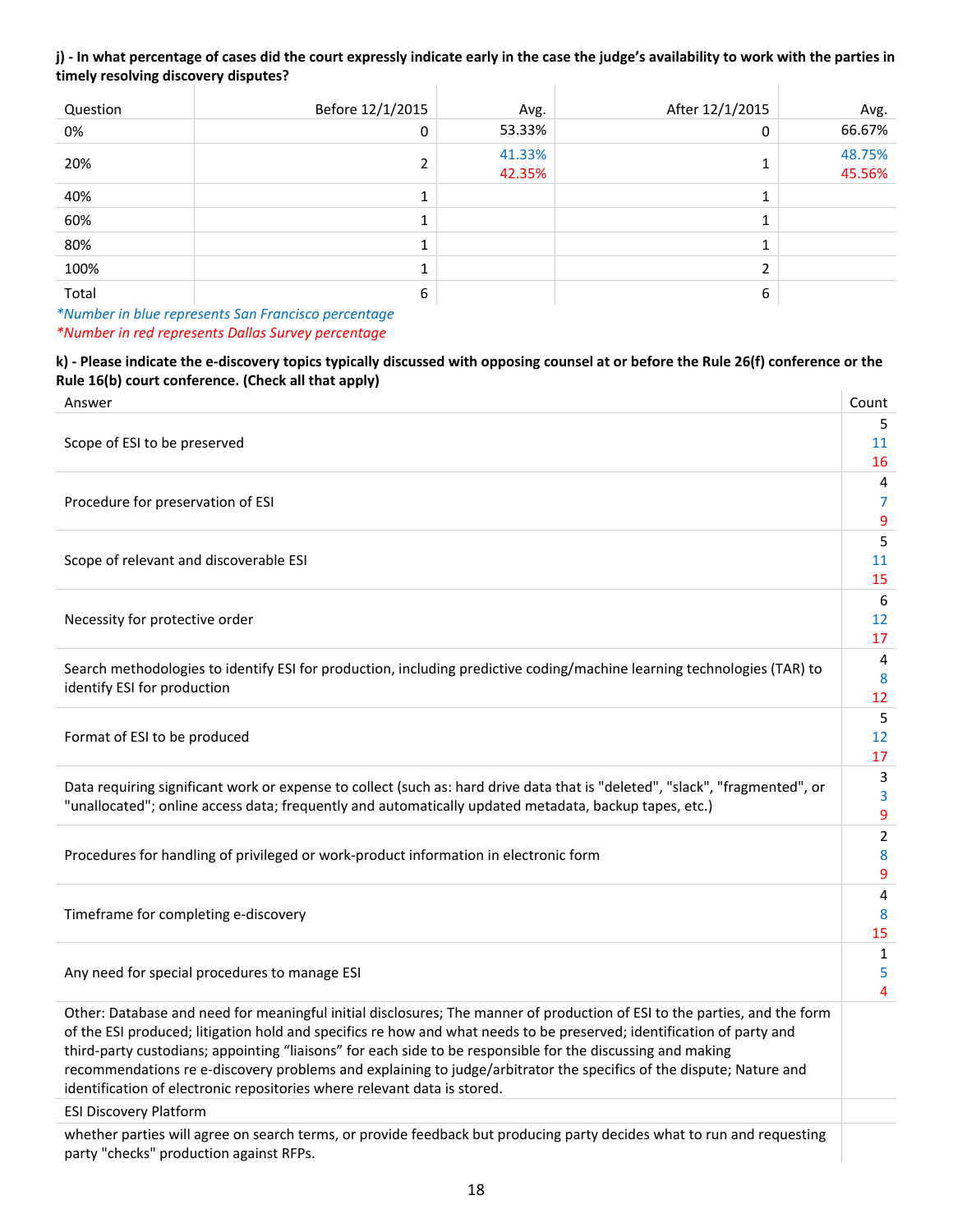Need for defense counsel to avoid ESI production delay strategies which compound the costs of litigation and stress the discovery process, all of which results in resettings of trial dates. The defense production squeeze delays are deadly to the fairness in the pretrial timeline.

### **RULE 26(b)(1) & (2)**

**The proportionality factors were in Rule 26 before the 2015 amendments. The 2015 amended text of FRCP 26(b)(1) explicitly incorporated "proportionality" into scope. The following questions relate to the impact of this amendment.** 

### **15 ‐ In what percentage of cases as part of your initial discovery request did you intend to seek all relevant discovery permitted under the rules?**

| Question                                                                                                                 | Before 12/1/2015 | Avg.             | After 12/1/2015 | Avg.             |
|--------------------------------------------------------------------------------------------------------------------------|------------------|------------------|-----------------|------------------|
| 0%                                                                                                                       |                  | 53.33%           | n.              | 53.33%           |
| 20%                                                                                                                      | 0                | 58.46%<br>71.58% | 0               | 47.69%<br>61.05% |
| 40%                                                                                                                      |                  |                  | 1               |                  |
| 60%                                                                                                                      | 0                |                  | 0               |                  |
| 80%                                                                                                                      |                  |                  | 1               |                  |
| 100%                                                                                                                     |                  |                  | C.              |                  |
| Total<br>the contract of the contract of the contract of the contract of the contract of the contract of the contract of | 6                |                  | 6               |                  |

*\*Number in blue represents San Francisco percentage \*Number in red represents Dallas Survey percentage*

**a) ‐ In what percentage of cases did you narrow your initial discovery request to targeted individuals or subject matter most likely to possess relevant information?** Ŷ.  $\mathbf{r}$ 

| Question                                                                                 | Before 12/1/2015 | Avg.             | After 12/1/2015 | Avg.             |
|------------------------------------------------------------------------------------------|------------------|------------------|-----------------|------------------|
| 0%                                                                                       |                  | 53.33%           | 0               | 60%              |
| 20%                                                                                      | $\mathbf{0}$     | 43.08%<br>48.42% | h               | 46.15%<br>52.63% |
| 40%                                                                                      |                  |                  | 0               |                  |
| 60%                                                                                      | 0                |                  |                 |                  |
| 80%                                                                                      |                  |                  | C.              |                  |
| 100%                                                                                     |                  |                  |                 |                  |
| Total<br>the contract of the contract of the contract of the contract of the contract of | 6                |                  | 6               |                  |

*\*Number in blue represents San Francisco percentage \*Number in red represents Dallas Survey percentage*

**b) ‐ In what percentage of cases did you respond to requests to produce the maximum amount of relevant discovery permitted under the rules by producing the discovery?**  $\mathbf{r}$ 

| Question | Before 12/1/2015                                                                                                                | Avg.             | After 12/1/2015 | Avg.          |
|----------|---------------------------------------------------------------------------------------------------------------------------------|------------------|-----------------|---------------|
| 0%       |                                                                                                                                 | 63.33%           |                 | 60%           |
| 20%      | 0                                                                                                                               | 66.15%<br>63.16% | 0               | 56.92%<br>60% |
| 40%      |                                                                                                                                 |                  |                 |               |
| 60%      |                                                                                                                                 |                  |                 |               |
| 80%      |                                                                                                                                 |                  |                 |               |
| 100%     |                                                                                                                                 |                  |                 |               |
| Total    | 6                                                                                                                               |                  | 6               |               |
|          | $\mathcal{L}$ and $\mathcal{L}$ are the following contract of $\mathcal{L}$ and $\mathcal{L}$ are the contract of $\mathcal{L}$ |                  |                 |               |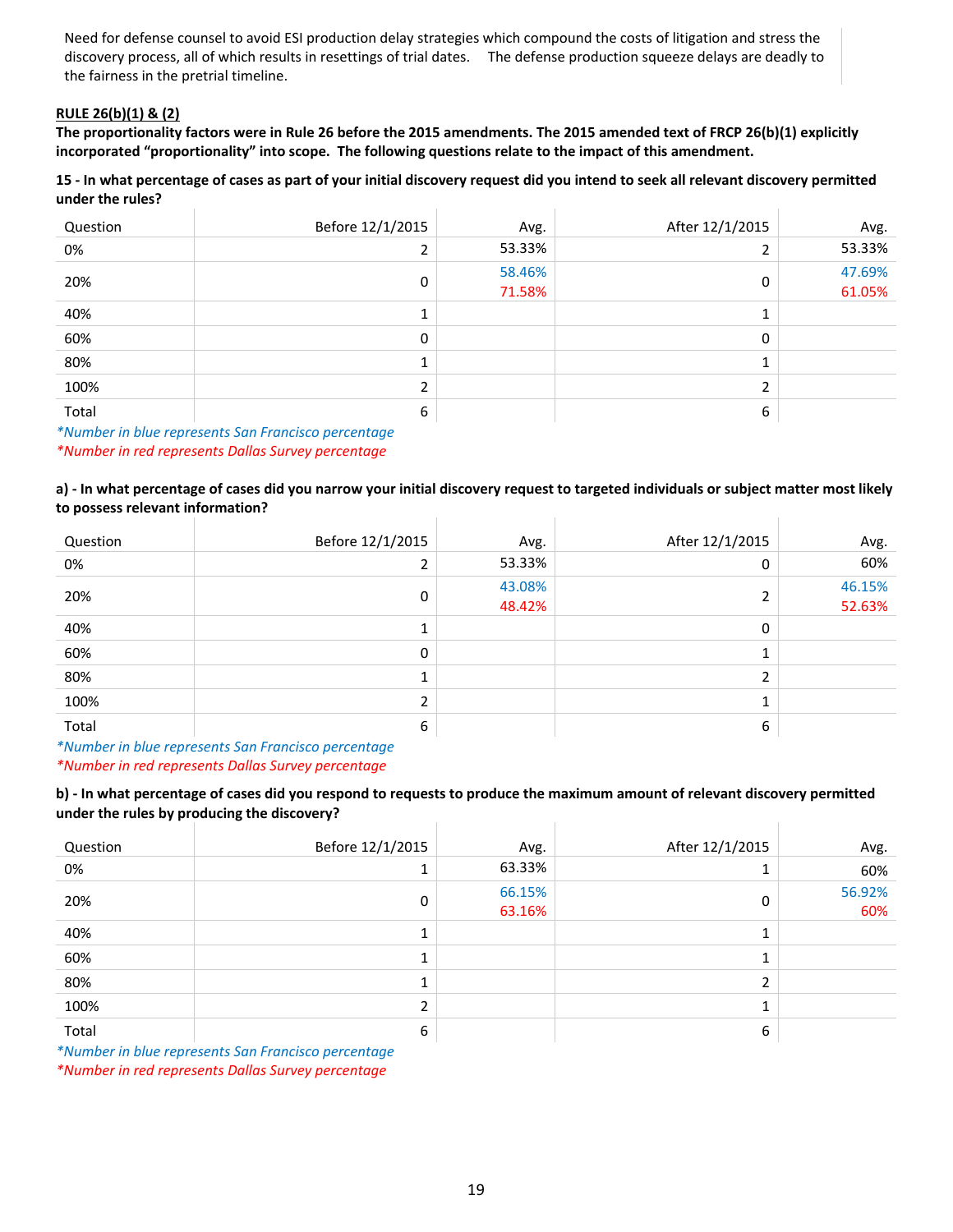#### **c) ‐ In what percentage of cases did you as part of your initial production produce discovery narrowed to targeted individuals and subject matter most likely to contain relevant information?**  $\mathbb{L}$

| Question | Before 12/1/2015 | Avg.             | After 12/1/2015 | Avg.             |
|----------|------------------|------------------|-----------------|------------------|
| 0%       |                  | 56%              | 0               | 60%              |
| 20%      | 0                | 33.85%<br>62.11% |                 | 36.92%<br>61.05% |
| 40%      |                  |                  |                 |                  |
| 60%      |                  |                  |                 |                  |
| 80%      |                  |                  |                 |                  |
| 100%     |                  |                  |                 |                  |
| Total    | 5                |                  | כ               |                  |

*\*Number in blue represents San Francisco percentage \*Number in red represents Dallas Survey percentage*

**d) ‐ Costs your client incurred in requesting discovery and responding to discovery requests represented what percentage of total litigation costs (i.e., pleading, discovery, motions, trial expenses)?**

| Question | Before 12/1/2015 | Avg.          | After 12/1/2015 | Avg.          |
|----------|------------------|---------------|-----------------|---------------|
| 0%       |                  | 20%           |                 | 24%           |
| 20%      |                  | 30%<br>34.44% | ◠               | 32.31%<br>30% |
| 40%      |                  |               | C.              |               |
| 60%      | 0                |               | 0               |               |
| 80%      | 0                |               | $\mathbf{0}$    |               |
| 100%     | 0                |               | 0               |               |
| Total    | כ                |               |                 |               |

### *\*Number in blue represents San Francisco percentage*

*\*Number in red represents Dallas Survey percentage*

### **e) ‐ In what percentage of cases did either party suggest using technology to reduce discovery burdens or costs?**

| Question | Before 12/1/2015 | Avg.   | After 12/1/2015 | Avg.   |
|----------|------------------|--------|-----------------|--------|
| 0%       |                  | 40%    |                 | 53.33% |
|          |                  | 47.69% |                 | 61.54% |
| 20%      |                  | 34.74% |                 | 42.11% |
| 40%      |                  |        | 0               |        |
| 60%      |                  |        |                 |        |
| 80%      | 0                |        |                 |        |
| 100%     |                  |        |                 |        |
| Total    | 6                |        | 6               |        |

*\*Number in blue represents San Francisco percentage*

*\*Number in red represents Dallas Survey percentage*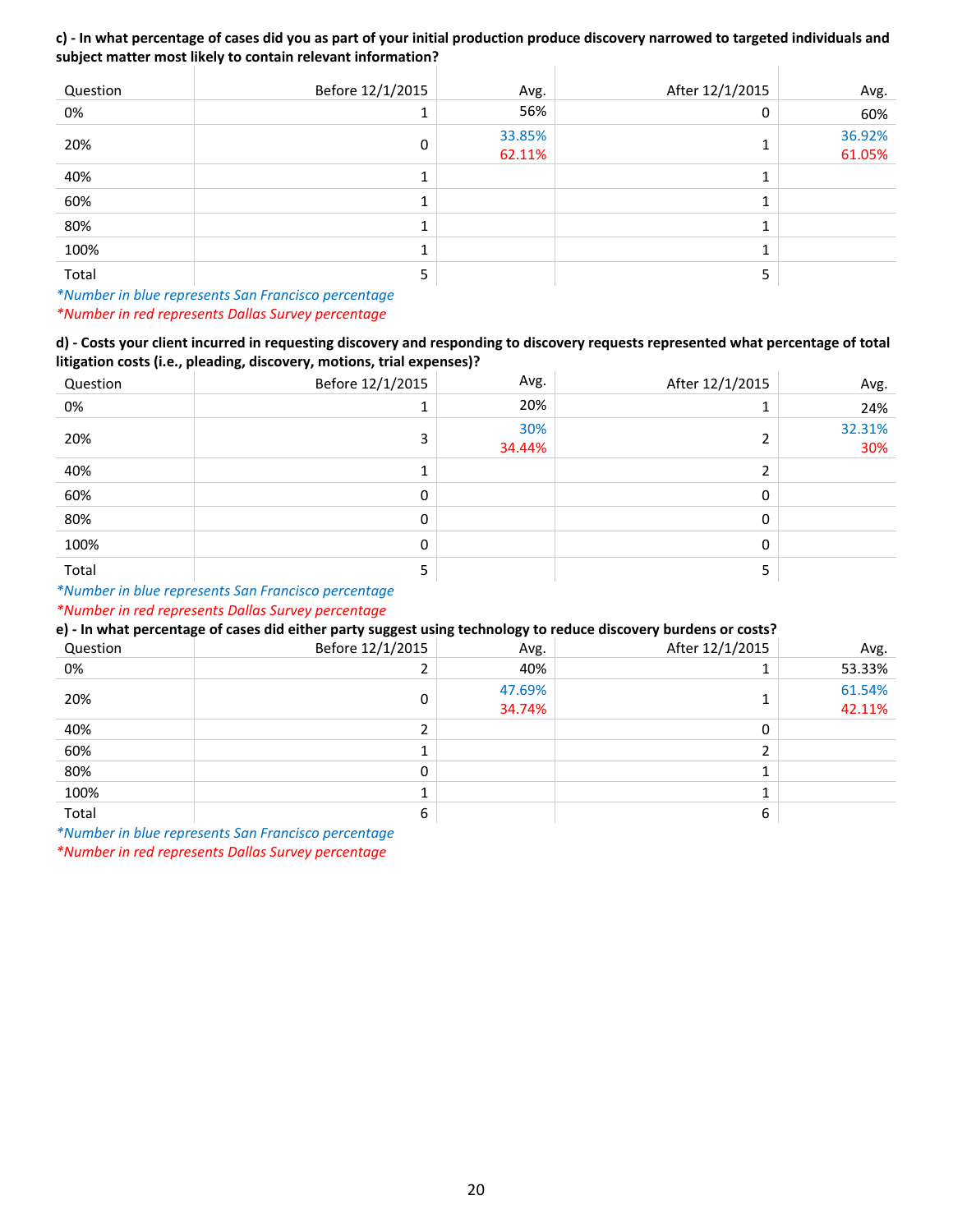### **RULE 34**

**The amendments to Rule 34 permit parties to send a request for production before the Rule 26(f) conference. They also require producing parties to "state with specificity the grounds for objecting" to a request and "whether any responsive materials are being withheld." The Committee notes explain: "An objection may state that a request is overbroad, but . . . should state the scope that is not overbroad." An objection that "states the limits that have controlled the search for responsive and relevant materials"—which might include the date range or the scope of sources or search terms used—"qualifies as a statement that the materials have been 'withheld.'" The following questions relate to the Rule 34 amendments.** 

**16 ‐ In what percentage of cases in which you objected to a Rule 34 request as overly broad, unduly burdensome, or not likely to lead to the discovery of admissible evidence, did you identify the specific grounds for the objection?**

| Question | Before 12/1/2015 | Avg.             | After 12/1/2015 | Avg.          |
|----------|------------------|------------------|-----------------|---------------|
| 0%       |                  | 46.67%           | 0               | 76.67%        |
| 20%      | 0                | 35.38%<br>63.16% | 0               | 75%<br>81.05% |
| 40%      | 0                |                  |                 |               |
| 60%      |                  |                  | 0               |               |
| 80%      |                  |                  |                 |               |
| 100%     | $\Omega$         |                  | 3               |               |
| Total    | 6                |                  | 6               |               |

*\*Number in blue represents San Francisco percentage*

### *\*Number in red represents Dallas Survey percentage*

**a) ‐ In what percentage of cases did a party objecting to your Rule 34 requests as overly broad, unduly burdensome, or not likely to lead to the discovery of admissible evidence, identify the specific grounds for the objection?**

| Question | Before 12/1/2015 | Avg.   | After 12/1/2015 | Avg.   |
|----------|------------------|--------|-----------------|--------|
| 0%       | 3                | 13.33% |                 | 33.33% |
| 20%      |                  | 15%    |                 | 43.64% |
|          |                  | 29.47% |                 | 33.68% |
| 40%      |                  |        | 3               |        |
| 60%      | 0                |        |                 |        |
| 80%      | 0                |        | 0               |        |
| 100%     | 0                |        | 0               |        |
| Total    | 6                |        | 6               |        |

*\*Number in blue represents San Francisco percentage \*Number in red represents Dallas Survey percentage*

**b) ‐ In what percentage of cases did you inform the requesting party that you were withholding responsive information because it was not proportional to the needs of the case?**

| Question                                                                                                                 | Before 12/1/2015 | Avg.           | After 12/1/2015 | Avg.          |
|--------------------------------------------------------------------------------------------------------------------------|------------------|----------------|-----------------|---------------|
| 0%                                                                                                                       | 3                | 25.74%         |                 | 44%           |
| 20%                                                                                                                      | 2                | 6.15%<br>3.16% |                 | 31.67%<br>20% |
| 40%                                                                                                                      | 0                |                |                 |               |
| 60%                                                                                                                      | ┻                |                |                 |               |
| 80%                                                                                                                      | ÷.               |                | 0               |               |
| 100%                                                                                                                     | 0                |                |                 |               |
| Total<br>the contract of the contract of the contract of the contract of the contract of the contract of the contract of | ⇁                |                | п<br>כ          |               |

*\*Number in blue represents San Francisco percentage*

*\*Number in red represents Dallas Survey percentage*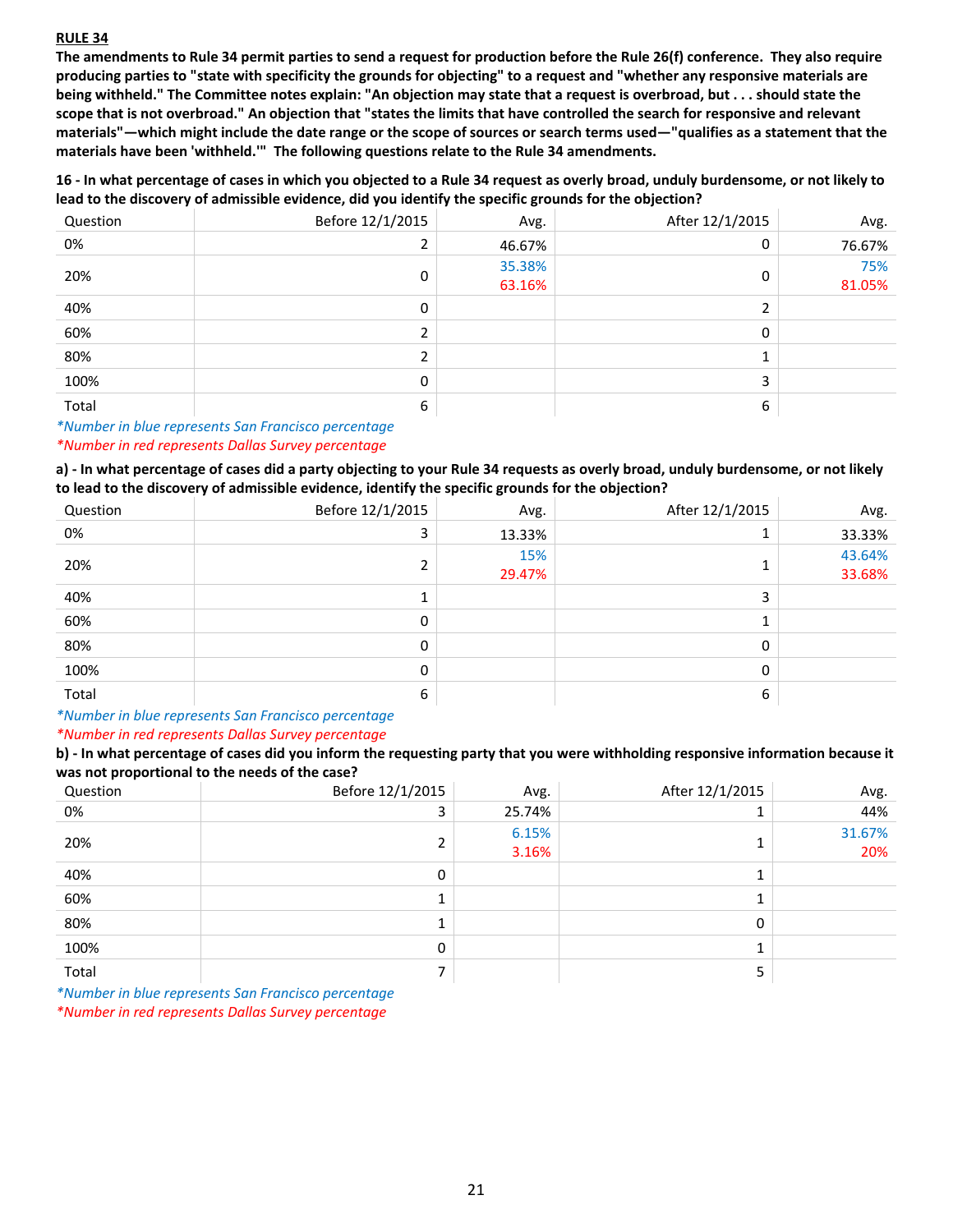### **c) ‐ In what percentage of cases did opposing parties state whether they were withholding any responsive information because it was not proportional to the needs of the case?**

| Question | Before 12/1/2015 | Avg.             | After 12/1/2015 | Avg.             |
|----------|------------------|------------------|-----------------|------------------|
| 0%       | 5                | 3.33%            |                 | 40%              |
| 20%      | ÷.               | 32.31%<br>15.79% |                 | 61.67%<br>34.74% |
| 40%      | 0                |                  | 0               |                  |
| 60%      | 0                |                  | h               |                  |
| 80%      | 0                |                  | 0               |                  |
| 100%     | 0                |                  |                 |                  |
| Total    | 6                |                  | 6               |                  |

*\*Number in blue represents San Francisco percentage \*Number in red represents Dallas Survey percentage*

### **COST SHARING**

**17. The amendment to Rule 26(c)(1)(B) allows a court to shift the cost of discovery in some circumstances.** 

### **a) ‐ In what percentage of cases did you request that another party share all or part of the costs of discovery?**

| Question | . .<br>Before 12/1/2015 | . .<br>. .<br>Avg. | After 12/1/2015 | Avg.           |
|----------|-------------------------|--------------------|-----------------|----------------|
| 0%       | 4                       | 6.67%              |                 | 13.33%         |
| 20%      |                         | 3.08%<br>10%       | 4               | 6.15%<br>8.89% |
| 40%      | $\Omega$                |                    | 0               |                |
| 60%      | O                       |                    | 0               |                |
| 80%      | 0                       |                    | 0               |                |
| 100%     | <sup>0</sup>            |                    | $\Omega$        |                |
| Total    | 6                       |                    | 6               |                |

*\*Number in blue represents San Francisco percentage*

*\*Number in red represents Dallas Survey percentage*

### **b) ‐ In what percentage of cases did the opposing party request that your client share the cost of discovery?**

| Question | Before 12/1/2015 | Avg.             | After 12/1/2015 | Avg.             |
|----------|------------------|------------------|-----------------|------------------|
| 0%       | 4                | 3.33%            | 3               | 10%              |
| 20%      |                  | 15.38%<br>13.68% | 3               | 15.38%<br>18.95% |
| 40%      | 0                |                  | 0               |                  |
| 60%      | 0                |                  | 0               |                  |
| 80%      | 0                |                  | 0               |                  |
| 100%     | $\mathbf{0}$     |                  | 0               |                  |
| Total    | 6                |                  | 6               |                  |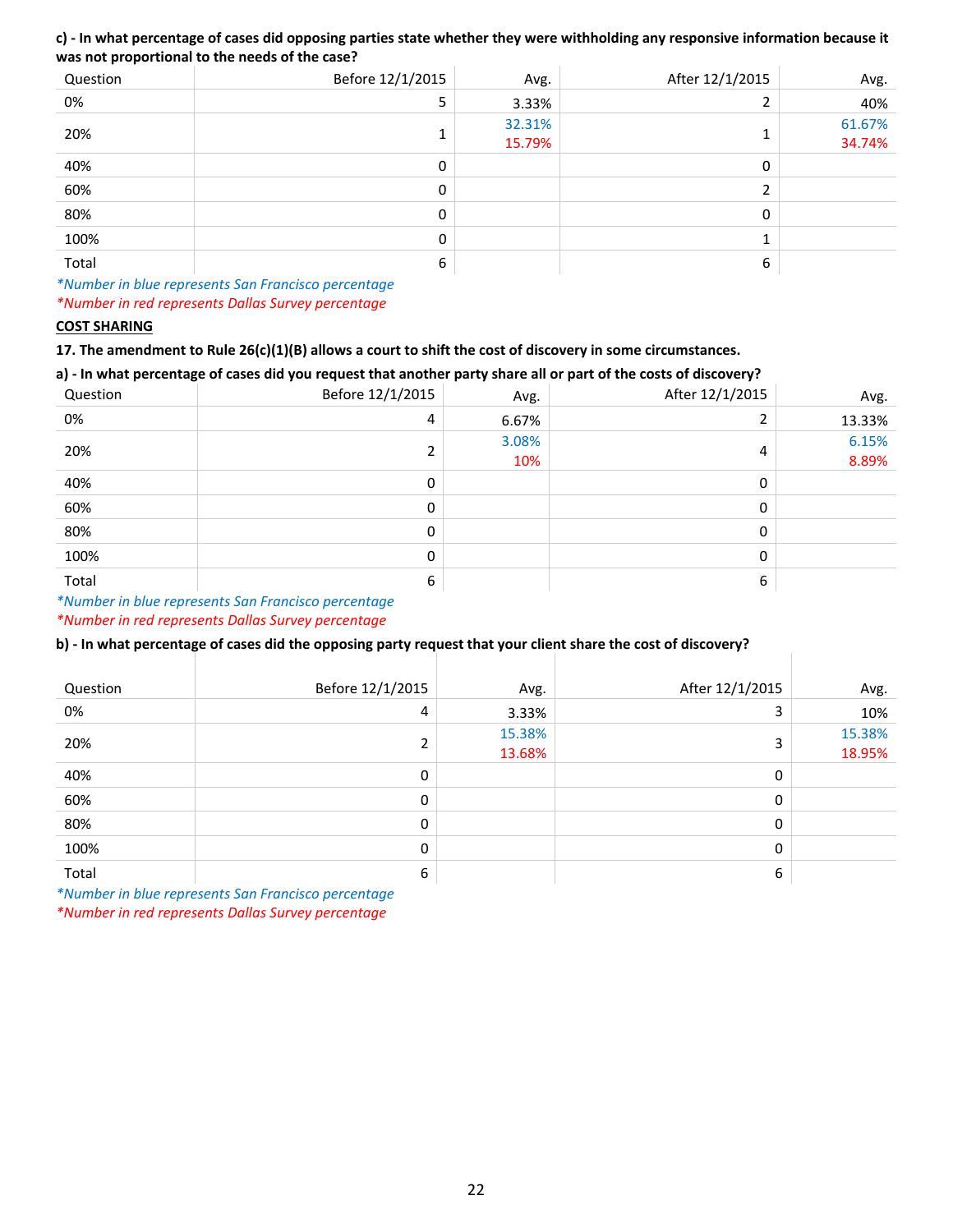### **c) ‐ In what percentage of cases did you agree to share all or part of the costs of discovery without the need for a court order?**

| Question | Before 12/1/2015 | Avg.           | After 12/1/2015 | Avg.           |
|----------|------------------|----------------|-----------------|----------------|
| 0%       | 5                | 3.33%          | 6               | 0%             |
| 20%      | 1<br>┻           | 1.54%<br>4.21% | 0               | 1.54%<br>3.16% |
| 40%      | 0                |                | 0               |                |
| 60%      | 0                |                | 0               |                |
| 80%      | 0                |                | 0               |                |
| 100%     | 0                |                | 0               |                |
| Total    | 6                |                | 6               |                |

*\*Number in blue represents San Francisco percentage \*Number in red represents Dallas Survey percentage*

### **d) ‐ In what percentage of cases did a court order cost‐sharing?**

| Question | Before 12/1/2015 | Avg.           | After 12/1/2015 | Avg.           |
|----------|------------------|----------------|-----------------|----------------|
| 0%       | 5                | 3.33%          | 3               | 10%            |
| 20%      | 1<br>Ŧ.          | 1.54%<br>2.11% | 3               | 1.54%<br>3.16% |
| 40%      | 0                |                | 0               |                |
| 60%      | 0                |                | 0               |                |
| 80%      | 0                |                | 0               |                |
| 100%     | 0                |                | 0               |                |
| Total    | 6                |                | 6               |                |

*\*Number in blue represents San Francisco percentage \*Number in red represents Dallas Survey percentage*

### **RULE 37**

**18. The amendment to Rule 37(e) changed the standard for sanctioning the failure to preserve ESI that should have been preserved in anticipation or conduct of litigation.** 

**a) ‐ In what percentage of cases did you seek a "remedial measure" to cure the prejudice from lost information, e.g. restoring or replacing ESI?**

| Question | Before 12/1/2015 | Avg.   | After 12/1/2015 | Avg.   |
|----------|------------------|--------|-----------------|--------|
| 0%       |                  | 10%    | 4               | 10%    |
| 20%      |                  | 12.31% |                 | 10.77% |
|          |                  | 10.53% |                 | 7.37%  |
| 40%      | 0                |        |                 |        |
| 60%      | 0                |        | 0               |        |
| 80%      | 0                |        | 0               |        |
| 100%     | 0                |        | 0               |        |
| Total    | 6                |        | 6               |        |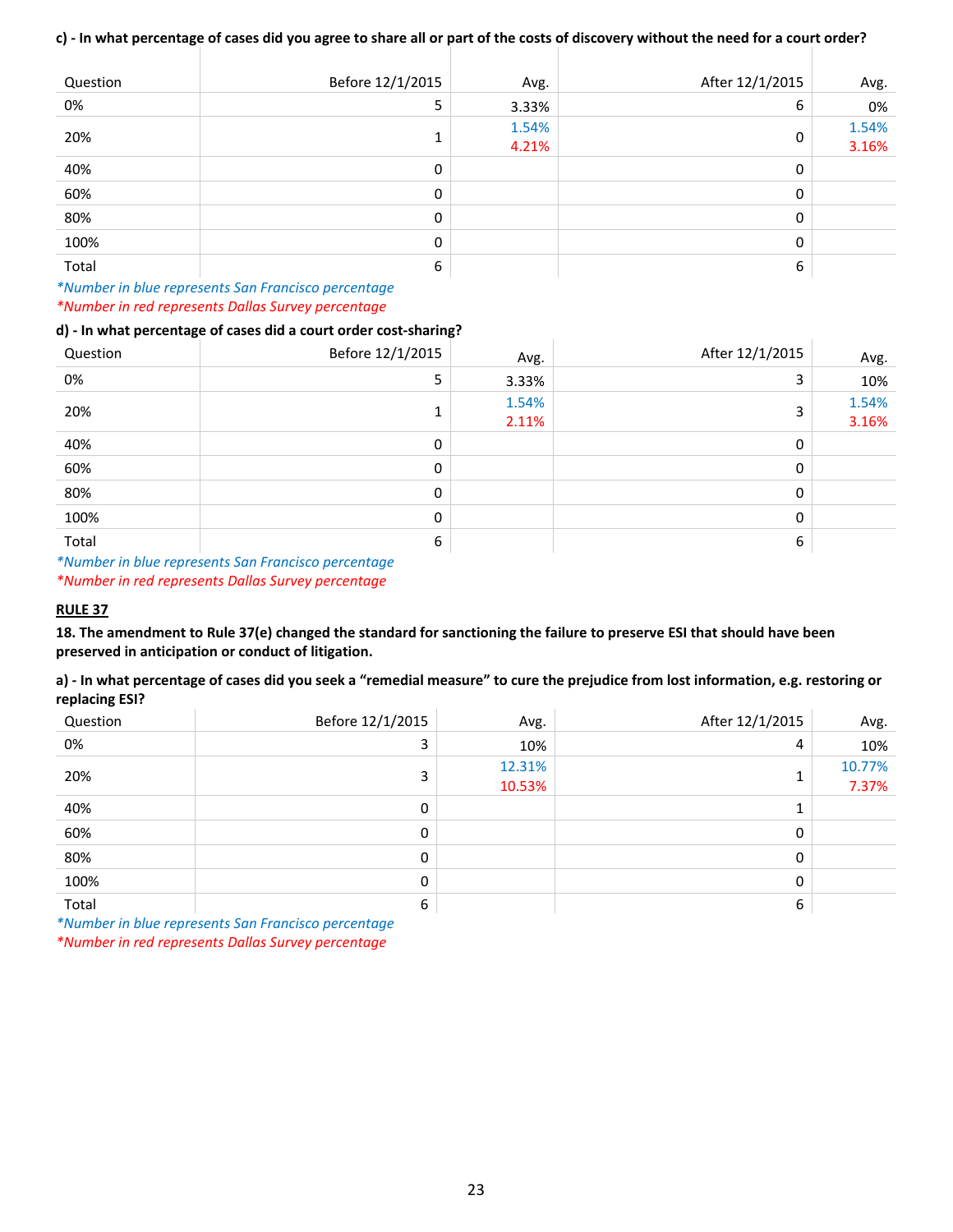### **b) ‐ In what percentage of cases did you seek sanctions for failure to preserve ESI on the ground that the party acted with the intent to deprive you of the information's use in the litigation?**

| Question      | Before 12/1/2015 | Avg.           | After 12/1/2015 | Avg.           |
|---------------|------------------|----------------|-----------------|----------------|
| 0%            | 4                | 4.29%          | 4               | 11.43%         |
| 10%           | 3                | 7.69%<br>4.47% |                 | 2.31%<br>5.26% |
| 20%           | 0                |                |                 |                |
| 30%           | 0                |                | 0               |                |
| 40%           | 0                |                | 0               |                |
| More than 50% | 0                |                |                 |                |
| Total         | 7                |                | ⇁               |                |

*\*Number in blue represents San Francisco percentage \*Number in red represents Dallas Survey percentage*

### **c) ‐ In what percentage of cases did an opposing party seek sanctions for failure to preserve ESI?**

| Question      | Before 12/1/2015 | Avg.           | After 12/1/2015 | Avg.           |
|---------------|------------------|----------------|-----------------|----------------|
| 0%            | 3                | 7.14%          | 3               | 12.86%         |
| 10%           | 3                | 4.62%<br>1.58% | C.<br>۷         | 4.62%<br>2.11% |
| 20%           | 1                |                | 0               |                |
| 30%           | 0                |                | 1               |                |
| 40%           | 0                |                | $\mathbf{1}$    |                |
| More than 50% | 0                |                | 0               |                |
| Total         |                  |                | ⇁               |                |

*\*Number in blue represents San Francisco percentage \*Number in red represents Dallas Survey percentage*

### **EVALUATING LAWYER COOPERATION**

### **19. Please assess the typical level of cooperation among opposing counsel in the following categories:**

### **a) ‐ Formulating a discovery plan:**

| Question  | Before 12/1/2015 | Avg.         | After 12/1/2015 | Avg.        |
|-----------|------------------|--------------|-----------------|-------------|
| Poor      | 2                | 1.83         |                 | 2.33        |
| Adequate  | 3                | 1.36<br>2.16 |                 | 1.86<br>2.5 |
| Good      | л                |              | 3               |             |
| Excellent | 0                |              | 0               |             |
| Total     | 6                |              | 6               |             |

\*Averages based on a scale of 1 to 4 with poor = 1; adequate = 2; good = 3; and excellent = 4

*\*Number in blue represents San Francisco average \*Number in red represents Dallas Survey average*

#### **b) ‐ Reasonably limiting discovery requests and responses:**

| . .<br>Question | Before 12/1/2015 | Avg. | After 12/1/2015 | Avg. |
|-----------------|------------------|------|-----------------|------|
| Poor            |                  | 1.17 |                 | 1.67 |
|                 |                  |      | C               |      |
|                 |                  | 1.5  |                 | 1.64 |
| Adequate        |                  | 1.68 | 4               | 1.83 |
| Good            | 0                |      | 0               |      |
| Excellent       | 0                |      | 0               |      |
| Total           | 6                |      | 6               |      |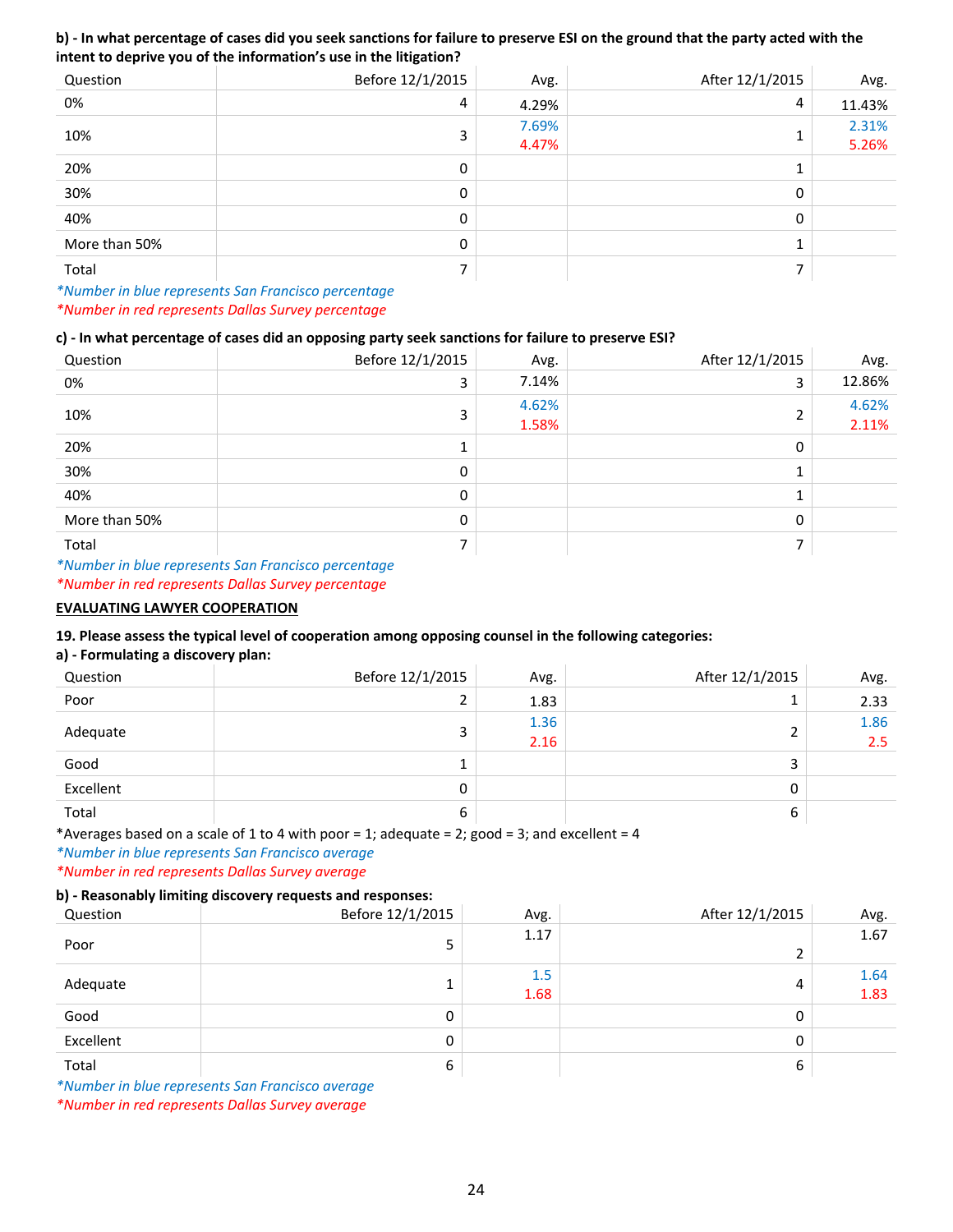### **c) ‐ Reasonably responding to discovery requests and responses:**

| Question  | Before 12/1/2015 | Avg.         | After 12/1/2015 | Avg.         |
|-----------|------------------|--------------|-----------------|--------------|
| Poor      |                  | 1.5          | າ               | 1.67         |
| Adequate  | ∍                | 1.36<br>1.68 | 4               | 1.46<br>1.83 |
| Good      | 0                |              | 0               |              |
| Excellent | 0                |              | 0               |              |
| Total     | ь                |              | 6               |              |

*\*Number in blue represents San Francisco average \*Number in red represents Dallas Survey average*

### **d) ‐ Promptly resolving objections to discovery requests:**

| .<br>$\sim$<br>Question | ____<br>Before 12/1/2015 | Avg.         | After 12/1/2015 | Avg.         |
|-------------------------|--------------------------|--------------|-----------------|--------------|
| Poor                    | 3                        | 1.5          |                 | 1.83         |
| Adequate                | 3                        | 1.43<br>1.68 |                 | 1.71<br>1.72 |
| Good                    | 0                        |              | 0               |              |
| Excellent               | 0                        |              | 0               |              |
| Total                   | 6                        |              | 6               |              |

*\*Number in blue represents San Francisco average \*Number in red represents Dallas Survey average*

### **EVALUATING COURT ACTIONS**

### **20. Please assess the typical level of engagement by the court in the following categories:**

**a) ‐ Formulating a discovery plan:**

| Question  | Before 12/1/2015 | Avg. | After 12/1/2015 | Avg.         |
|-----------|------------------|------|-----------------|--------------|
| Poor      | 3                | 1.83 | 0               | 2.67         |
| Adequate  | ำ                | 2.11 |                 | 2.21<br>2.44 |
| Good      | 0                |      |                 |              |
| Excellent | 1                |      |                 |              |
| Total     | 6                |      | 6               |              |

*\*Number in blue represents San Francisco average \*Number in red represents Dallas Survey average*

### **b) ‐ Encouraging cooperation by the parties in the discovery process:**

| Question  | Before 12/1/2015 | Avg.         | After 12/1/2015 | Avg.        |
|-----------|------------------|--------------|-----------------|-------------|
| Poor      | 2                | ∠            | 1               | 2.17        |
| Adequate  | 3                | 2.89<br>2.89 | 4               | 2.5<br>2.89 |
| Good      | 0                |              | 0               |             |
| Excellent |                  |              |                 |             |
| Total     | 6                |              | 6               |             |

*\*Number in blue represents San Francisco average*

*\*Number in red represents Dallas Survey average*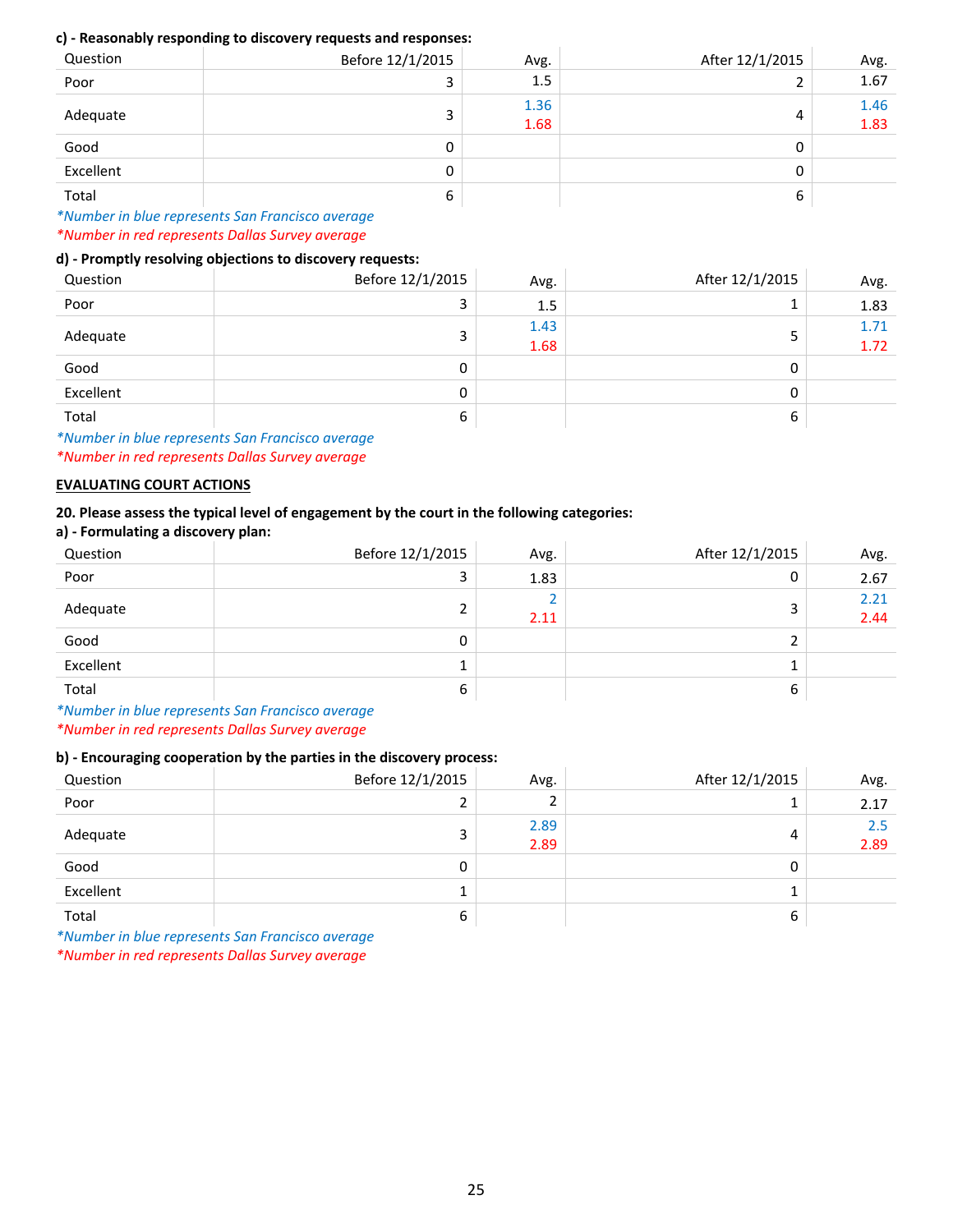#### **c) ‐ Promptly resolving objections to discovery disputes:**

| <u>.</u><br>Question | . .<br>. .<br>Before 12/1/2015 | Avg.        | After 12/1/2015 | Avg.         |
|----------------------|--------------------------------|-------------|-----------------|--------------|
| Poor                 | 1<br>┻                         | 2.17        | U               | 2.5          |
| Adequate             | 4                              | 2.43<br>2.5 | 4               | 2.43<br>2.67 |
| Good                 | 0                              |             |                 |              |
| Excellent            | 1<br>÷.                        |             |                 |              |
| Total                | 6                              |             | 6               |              |

*\*Number in blue represents San Francisco average \*Number in red represents Dallas Survey average*

#### **21. Please assess the following:**

### **a) ‐ The level of cooperation of counsel and parties:**

| Question                                                            | Before 12/1/2015 | Avg. | After 12/1/2015 | Avg. |
|---------------------------------------------------------------------|------------------|------|-----------------|------|
| Poor                                                                | 1                | 1.83 | 0               | 2.17 |
|                                                                     | 5                | 1.79 |                 | 1.93 |
| Adequate                                                            |                  | 1.89 | 5               | 2.06 |
| Good                                                                | 0                |      |                 |      |
| Excellent                                                           | 0                |      | 0               |      |
| Total                                                               | 6                |      | 6               |      |
| Attending to the left of a concernation from France to be concerned |                  |      |                 |      |

*\*Number in blue represents San Francisco average \*Number in red represents Dallas Survey average*

### **b) ‐ Your ability effectively to represent your client:**

| Question  | Before 12/1/2015 | Avg.         | After 12/1/2015 | Avg.         |
|-----------|------------------|--------------|-----------------|--------------|
| Poor      | 0                | 3.17         | U               | 3            |
| Adequate  | ÷                | 3.23<br>3.05 |                 | 3.23<br>3.11 |
| Good      | 3                |              |                 |              |
| Excellent | 2                |              |                 |              |
| Total     | 6                |              | 6               |              |

*\*Number in blue represents San Francisco average \*Number in red represents Dallas Survey average*

### **c) ‐ The parties' ability to resolve discovery disputes without court involvement:**

| Question  | Before 12/1/2015 | Avg.         | After 12/1/2015 | Avg.         |
|-----------|------------------|--------------|-----------------|--------------|
| Poor      | 2                | 1.67         |                 | 1.67         |
| Adequate  | 4                | 2.14<br>2.16 | 4               | 2.14<br>2.17 |
| Good      | 0                |              | 0               |              |
| Excellent | 0                |              | 0               |              |
| Total     | 6                |              | 6               |              |

*\*Number in blue represents San Francisco average \*Number in red represents Dallas Survey average*

#### **d) ‐ The fairness of the discovery process:**

| Question  | Before 12/1/2015 | Avg.         | After 12/1/2015 | Avg.         |
|-----------|------------------|--------------|-----------------|--------------|
| Poor      | 1                | 2.17         |                 |              |
| Adequate  | 3                | 2.43<br>2.26 | 4               | 1.86<br>2.11 |
| Good      | 2                |              |                 |              |
| Excellent | 0                |              | 0               |              |
| Total     | 6                |              | 6               |              |

*\*Number in blue represents San Francisco average*

*\*Number in red represents Dallas Survey average*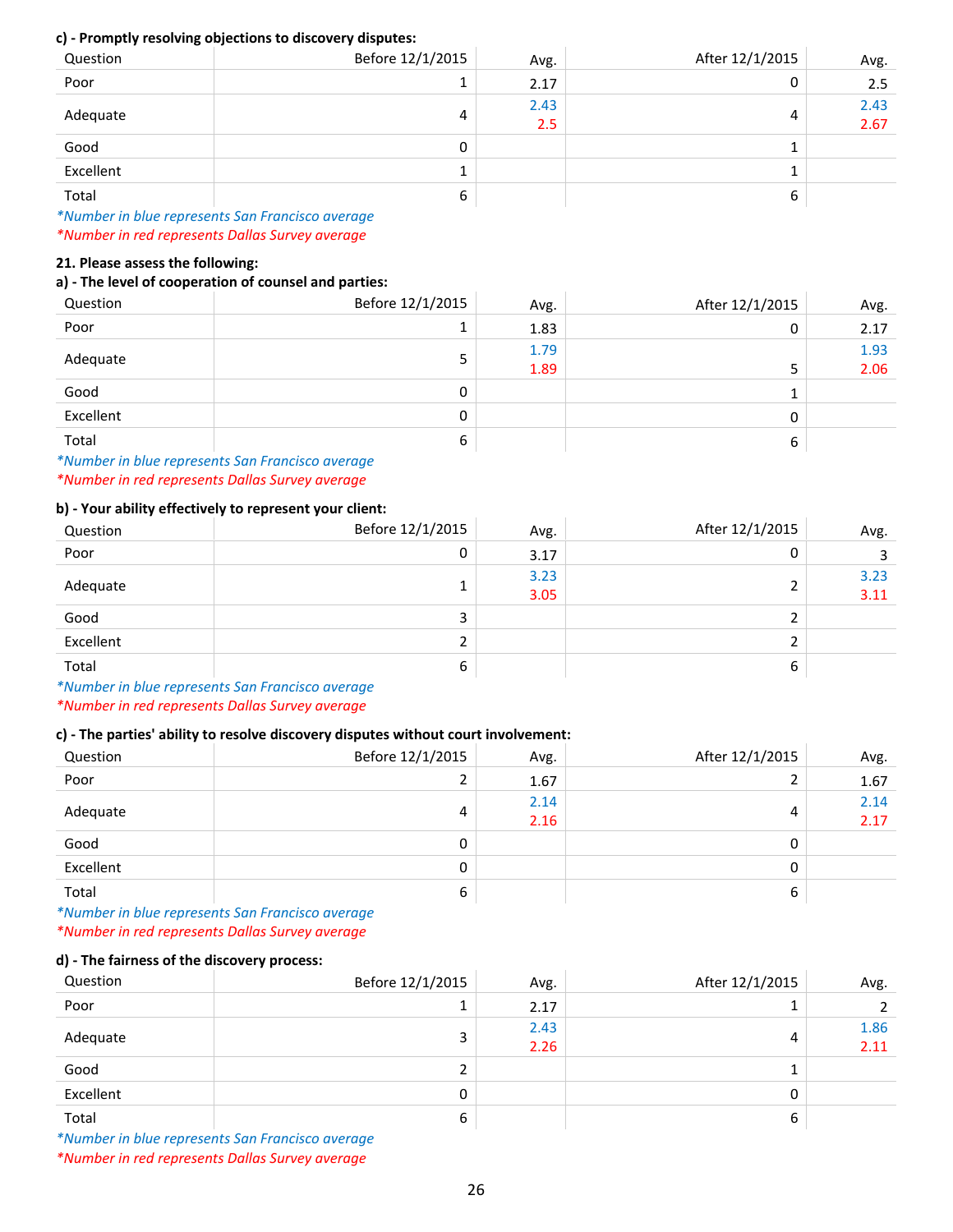### **e) ‐ Your ability to obtain relevant and important documents:**

| Question  | Before 12/1/2015 | Avg.         | After 12/1/2015 | Avg.        |
|-----------|------------------|--------------|-----------------|-------------|
| Poor      | 0                | 2.83         | 0               | 2.5         |
| Adequate  | ┻                | 2.43<br>2.37 |                 | 2.6<br>2.28 |
| Good      | 5                |              | 3               |             |
| Excellent | 0                |              | 0               |             |
| Total     | 6                |              | 6               |             |

*\*Number in blue represents San Francisco average \*Number in red represents Dallas Survey average*

### **f) ‐ Your ability to identify information important to resolve the litigation:**

| Question  | Before 12/1/2015 | Avg.         | After 12/1/2015 | Avg.         |
|-----------|------------------|--------------|-----------------|--------------|
| Poor      | 0                | 2.67         | 0               | 2.5          |
| Adequate  | 2                | 2.36<br>2.68 | د               | 2.29<br>2.61 |
| Good      | 4                |              |                 |              |
| Excellent | 0                |              | 0               |              |
| Total     | 6                |              | ь               |              |

*\*Number in blue represents San Francisco average \*Number in red represents Dallas Survey average*

### **g) ‐ Your ability to narrow the amount of information to be produced by either party:**

| Question  | Before 12/1/2015 | Avg.         | After 12/1/2015 | Avg.         |
|-----------|------------------|--------------|-----------------|--------------|
| Poor      | 2                | 1.67         |                 | 1.83         |
| Adequate  | 4                | 1.86<br>2.05 | ∍               | 2.07<br>2.05 |
| Good      | 0                |              |                 |              |
| Excellent | 0                |              | 0               |              |
| Total     | 6                |              | 6               |              |

*\*Number in blue represents San Francisco average*

*\*Number in red represents Dallas Survey average*

### **h) ‐ In what percentage of cases did either party allege spoliation or other sanctionable misconduct on the preservation or collection of ESI?**

| Question | Before 12/1/2015 | Avg.   | After 12/1/2015 | Avg.   |
|----------|------------------|--------|-----------------|--------|
| 0%       | $\overline{2}$   | 13.33% | n.              | 20%    |
| 20%      | 4                | 23.08% | 3               | 18.46% |
|          |                  | 15.79% |                 | 23.33% |
| 40%      | 0                |        | 0               |        |
| 60%      | 0                |        | 1               |        |
| 80%      | 0                |        | 0               |        |
| 100%     | 0                |        | 0               |        |
| Total    | 6                |        | 6               |        |

*\*Number in blue represents San Francisco average*

*\*Number in red represents Dallas Survey average*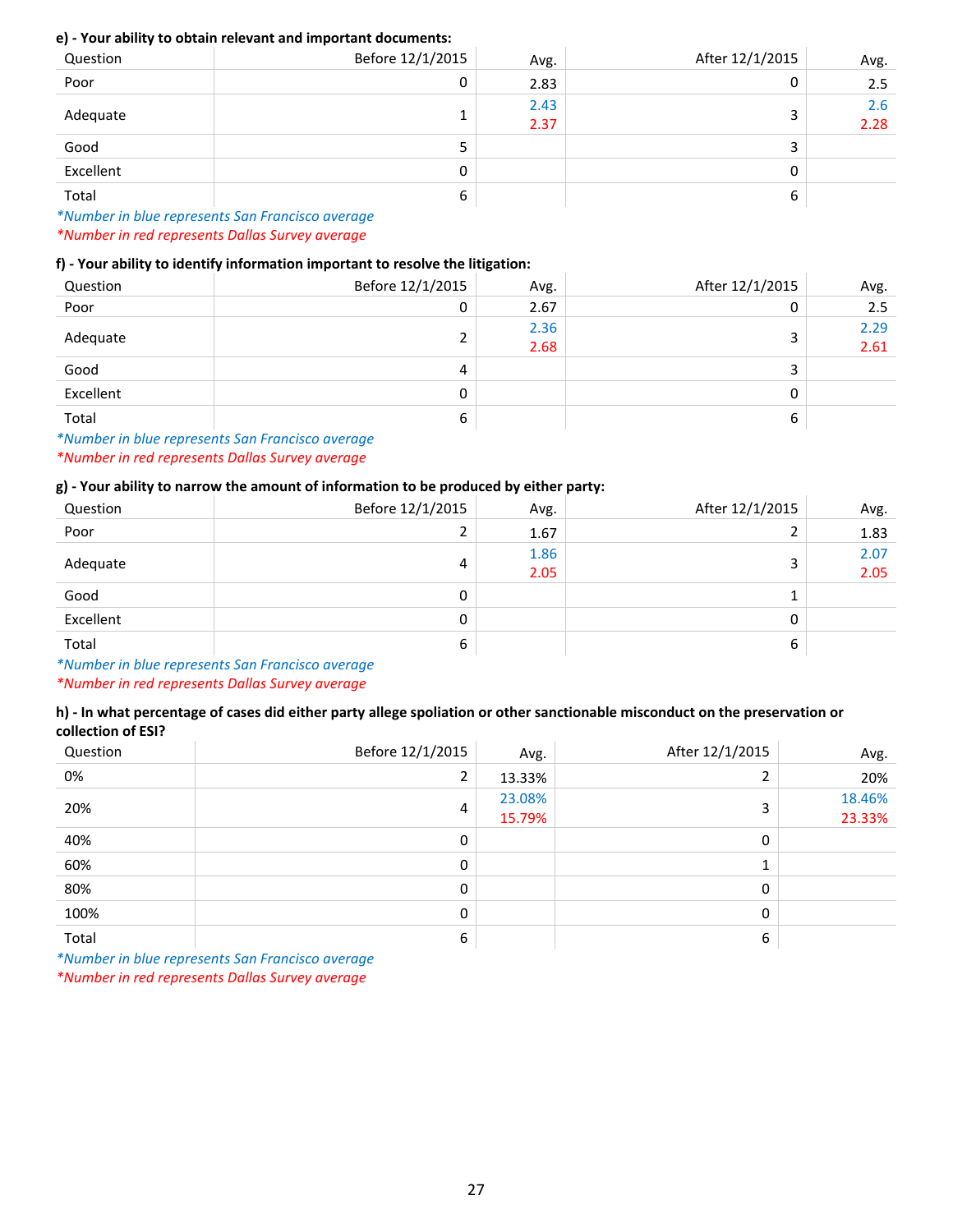### **i) ‐ Your ability to obtain discovery relevant to another party's efforts to preserve or collect ESI:**

| Question  | Before 12/1/2015 | Avg.         | After 12/1/2015 | Avg.         |
|-----------|------------------|--------------|-----------------|--------------|
| Poor      | 1                | 1.83         | 0               | 2.17         |
| Adequate  | 5                | 2.71<br>1.94 |                 | 1.86<br>1.83 |
| Good      | 0                |              |                 |              |
| Excellent | 0                |              | 0               |              |
| Total     | 6                |              | ь               |              |

*\*Number in blue represents San Francisco average \*Number in red represents Dallas Survey average*

#### **AMENDMENTS' IMPACT**

### **22. Please assess how the 2015 amendments affected the following after the amendments' enactment:**

|  |  |  |  |  | a) - Discovery costs: |
|--|--|--|--|--|-----------------------|
|--|--|--|--|--|-----------------------|

| Answer                                          | Count        |
|-------------------------------------------------|--------------|
|                                                 | 0            |
| Substantially Increased                         | 0            |
|                                                 | 0            |
|                                                 | 2            |
| Increased                                       |              |
|                                                 | 5.           |
|                                                 | 3            |
| No effect                                       | 7            |
|                                                 | 10           |
|                                                 | 1            |
| Decreased                                       | 5.           |
|                                                 | 3            |
|                                                 | 0            |
| <b>Substantially Decreased</b>                  | $\mathbf{0}$ |
|                                                 | $\mathbf{0}$ |
| *Number in blue represents San Francisco survey |              |

*\*Number in red represents Dallas survey* 

### **b) ‐ Total litigation costs:**

| Answer                                          | Count        |
|-------------------------------------------------|--------------|
|                                                 | 0            |
| Substantially Increased                         |              |
|                                                 | $\mathbf{0}$ |
|                                                 | 2            |
| Increased                                       |              |
|                                                 | 5            |
|                                                 | 3            |
| No effect                                       |              |
|                                                 | 11           |
|                                                 |              |
| Decreased                                       | 4            |
|                                                 | 2            |
|                                                 | 0            |
| <b>Substantially Decreased</b>                  | $\mathbf{0}$ |
|                                                 | $\mathbf{0}$ |
| *Number in blue represents San Francisco survey |              |

*\*Number in red represents Dallas survey*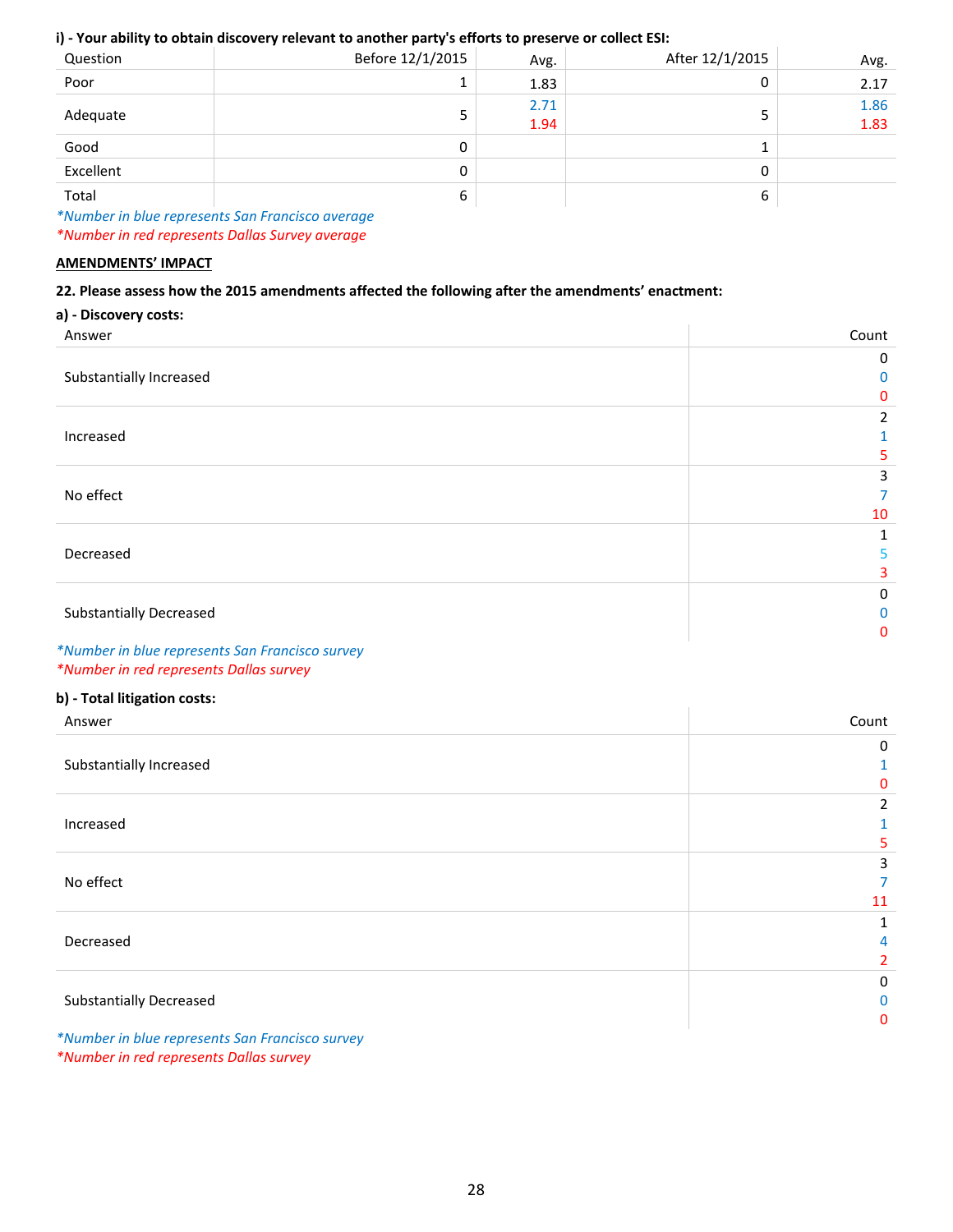### **c) ‐ Length of the discovery period:**

| Answer                                          | Count          |
|-------------------------------------------------|----------------|
|                                                 | 0              |
| Substantially Increased                         | 0              |
|                                                 | 0              |
|                                                 | $\mathbf{0}$   |
| Increased                                       | 2              |
|                                                 | 4              |
|                                                 | 4              |
| No effect                                       | 10             |
|                                                 | 12             |
|                                                 | $\overline{2}$ |
| Decreased                                       | 1              |
|                                                 | $\overline{2}$ |
|                                                 | 0              |
| <b>Substantially Decreased</b>                  | 0              |
|                                                 | $\mathbf{0}$   |
| *Number in blue represents San Francisco survey |                |
| *Number in red represents Dallas survey         |                |
| d) - Length of the litigation:                  |                |
| Answer                                          | Count          |
| Substantially Increased                         | $\mathbf{0}$   |
|                                                 | $\Omega$       |
|                                                 | 0              |

Increased No effect Decreased Substantially Decreased 

# *\*Number in blue represents San Francisco survey*

### *\*Number in red represents Dallas survey*  **e) ‐ Settlement**

Answer Count Substantially facilitated settlement Facilitated settlement No effect Hindered settlement Substantially hindered *\*Number in blue represents San Francisco survey*

*\*Number in red represents Dallas survey*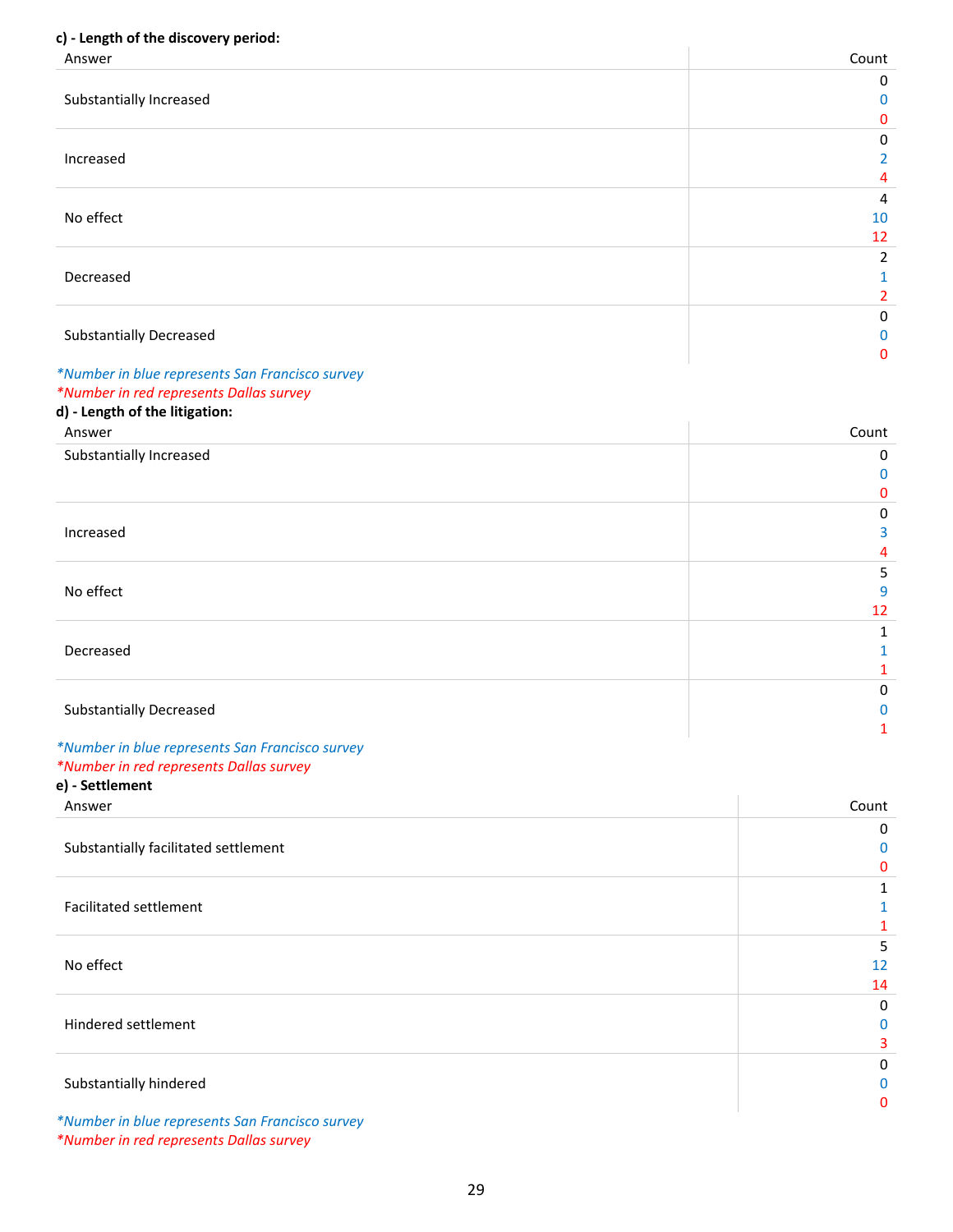### **f) ‐ Number of discovery disputes:**

| . .<br>Answer                  | Count        |
|--------------------------------|--------------|
|                                |              |
| Substantially Increased        | $\mathbf{0}$ |
|                                |              |
|                                | 3            |
| Increased                      | 4            |
|                                | 5.           |
|                                | 2            |
| No effect                      | 5            |
|                                | 9            |
|                                | 0            |
| Decreased                      | 4            |
|                                | 3            |
|                                | 0            |
| <b>Substantially Decreased</b> | $\mathbf 0$  |
|                                | $\mathbf{0}$ |

#### *\*Number in blue represents San Francisco survey \*Number in red represents Dallas survey*

### **23. Please assess the 2015 amendments' effect on the following for the 15‐month period before and after the amendments' enactment.**

#### **a) ‐ Your ability to pursue legitimate claims:**

| Question  | Before 12/1/2015 | Avg.         | After 12/1/2015 | Avg.         |
|-----------|------------------|--------------|-----------------|--------------|
| Poor      | 0                | 2.5          | 0               | 2.5          |
| Adequate  |                  | 2.77<br>2.72 | 3               | 2.46<br>2.56 |
| Good      |                  |              | 3               |              |
| Excellent | 0                |              | 0               |              |
| Total     | 6                |              | 6               |              |

*\*Number in blue represents San Francisco average \*Number in red represents Dallas Survey average*

### **b) ‐ Your ability to weed out meritless claims:**

| Question  | Before 12/1/2015 | Avg.         | After 12/1/2015 | Avg.         |
|-----------|------------------|--------------|-----------------|--------------|
| Poor      |                  | 2.2          | 0               | 2.6          |
| Adequate  |                  | 2.54<br>2.71 |                 | 2.46<br>2.59 |
| Good      |                  |              | 3               |              |
| Excellent |                  |              | 0               |              |
| Total     |                  |              |                 |              |

#### *\*Number in blue represents San Francisco average \*Number in red represents Dallas Survey average*

#### **24 ‐ Which of the 2015 amendments are the most useful?**

The proportionality standard in Rule 26 provides useful guidance.

The amendments to Rules 16 and 26(f), have had some positive effect on accelerating the initial stages of the case and, more importantly, spurred some more judges to become actively involved in early case management.

The ability to serve early discovery

specific objections; proportionality; sanctions

Rule 34

Requirement that parties responding to discovery make specific and understandable objections to discovery requests, so that the parties and the Court can understand the real issue; and second, the requirement that parties must state whether or not that information is being withheld, which stops the pervasive practice of parties objecting with boilerplate objections, and then responding "subject to the objection."

Proportionality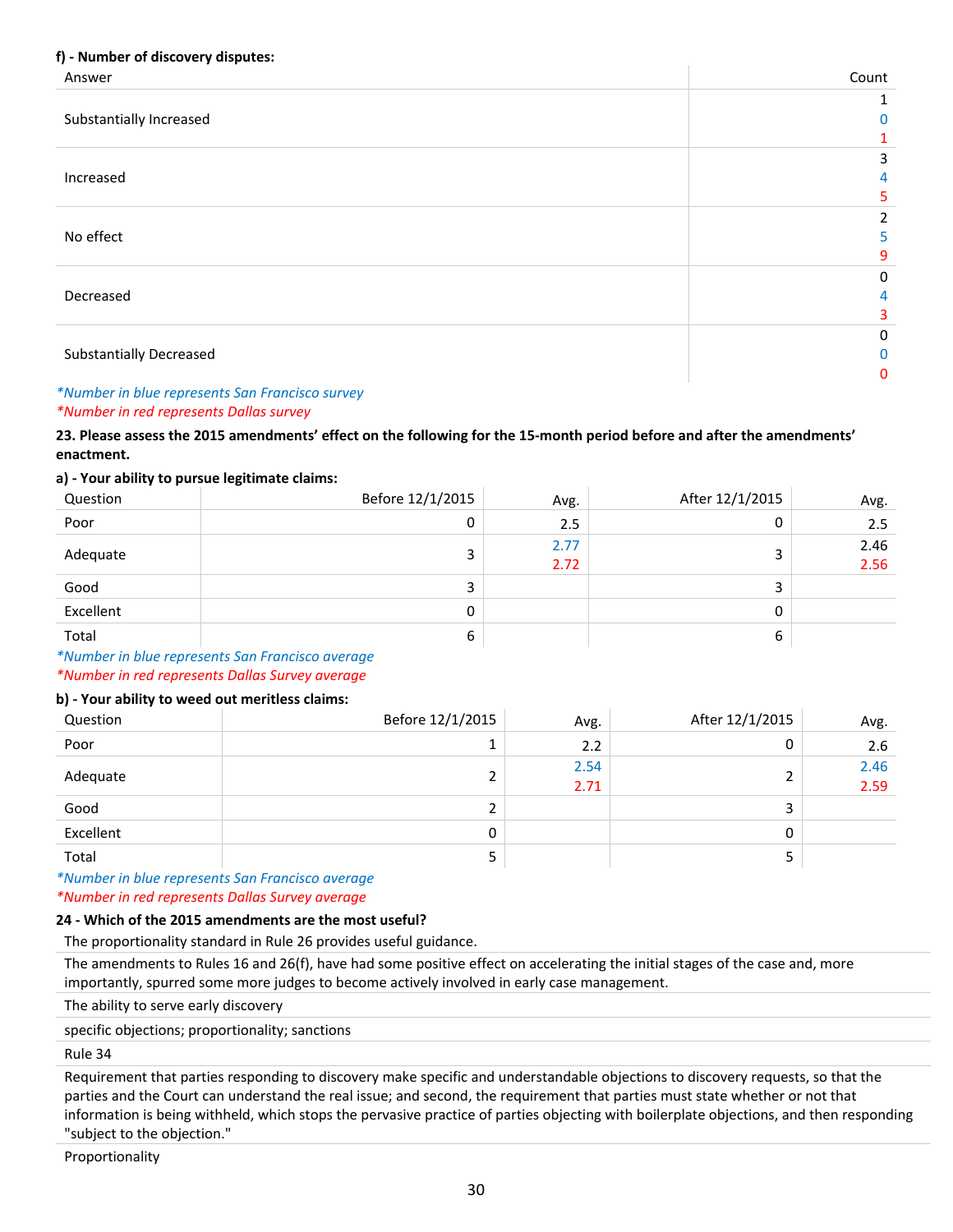Early Rule 34 document requests

Rule 26(b), which eliminated the oft-misused "reasonably calculated to lead to the discovery of admissible evidence" language, and created a focus on the already‐existing but not often applied proportionality.

Rule 16 and Rule 37(e)

Requiring objections to be stated with specificity.

Filing discovery requests before the initial conference so the parties could hit the ground running and resolve some discovery disputes at the outset.

37(e), in improving uniform application of hold obligations

26(f) and setting the expectation for a conference up front to get certain things hashed out early is good.

The ability to send early discovery requests.

Rule 34: Boilerplate objections are prohibited and objections must "state with specificity the grounds for objecting" and "whether any responsive materials are being withheld."

Rule 34 early service of discovery requests, requirement of specific objections and indication of what withheld

Rule 26's express proportionality requirement.

R. 26(b)

None

n/a

Most helpful is the early Rule 34 and Rule 26(d)(2) Requests that provide the parties an earlier focus on the issues and pushes the pretrial progress at its slowest point. Rule 26(b)(1) on proportionality offers some practical guidance which seems to be many of the same metrics judges have been following for years. However, there is a risk that proportionality simply becomes a safe harbor for "uncooperative" parties and complicit counsel who think that the burden or expense of producing the CEO's inculpatory, private notes outweighs the likely benefit to the requesting party.

In order: Requiring a Rule 16 conference within 90 days; explicit permission to serve RFPs before Rule 16 conference; shortening time to serve complaint.

Identifying objections with specificity, along with stating whether documents have been withheld pursuant to an objection.

Identification of documents withheld on basis of objection

Guidance on ESI.

Amendments to Rule 34 regarding specificity of objections and requiring statement as to whether materials are being withheld and basis for same.

Adding proportionality to Rule 26(b)(1).

26(b)(1); 26(g); 26(f)(3); 34(b)(2); 37(e)

26(b)(1) ‐ proportionality

### **25 ‐ How might the 2015 amendments be improved?**

get rid of proportionality

The requirement to outline specifics of documents not being produced in written responses isn't workable as it requires certainty before you realistically have full and complete visibility into the documents that you are excluding in virtually any case involving large volumes of data

Greater judicial engagement in the discovery process

The amendments entirely fail to address the one sided information disparity. No court is enforcing meaningful initial disclosures, as a result Plaintiffs cannot ask targeted requests because they don't know about the system.

The "proportionality" language has led to confusion and created a weapon for the defense bar to limit the production of discoverable ESI.

Shorten time periods for service and discovery even more

To address the predicament the courts and parties have, where counsel informs the client that such clients can "negligently" fail to preserve ESI and be immune from sanctions. While this is a policy argument, as Magistrate Judge Francis points out, the institutional integrity of our civil justice system depends on parties preserving evidence. The situation we face now is that we can tell our clients that so long as the failure to preserve isn't intentional with a design to harm another party's case, there will be no severe sanction; The Rule should explicitly state what courts hold: that an objection (such as boilerplate objection) is waived and constitutes no objection at all, unless the objection deals specifically with the request, and specifically notifies the party seeking discovery (for conferral purposes) and the court (which must ultimately address the objection)

Rule 34 and Rule 45 should be amended to standardize the test for possession, custody, and control; the "legal right" test should be uniformly adopted and the "practical ability" test eliminated. Rule 37(e) should be modified to expressly eliminate reliance on inherent authority; the reference in the committee note has proved inadequate. Rule 37(e) should also be updated to apply to all forms of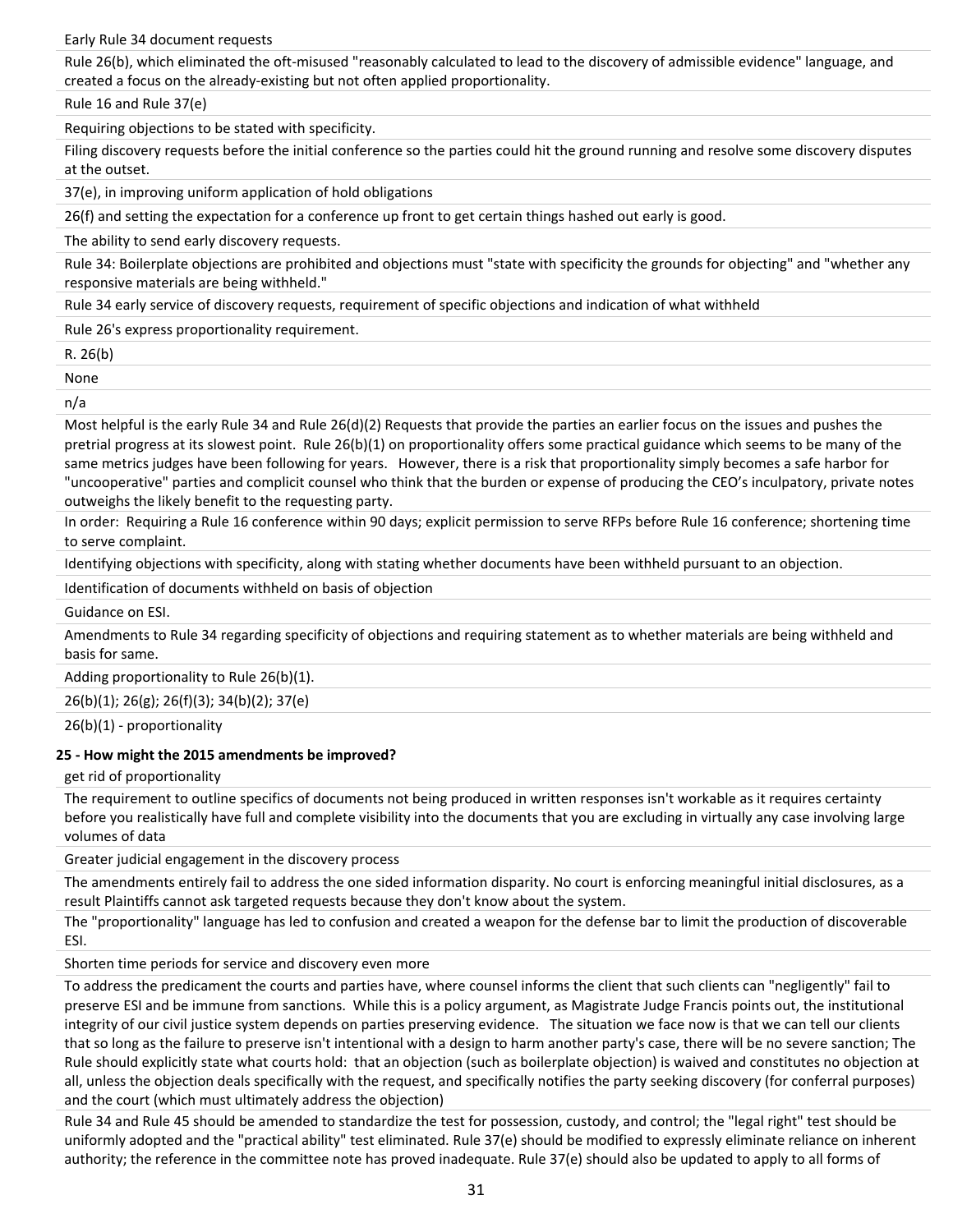evidence and not just electronically stored information. Finally, the Rule 37(e) committee note should make clear that pre‐amendment case law has been abrogated and is no longer applicable.

Some method of actually limiting production of marginally relevant information would be helpful.

Make the attorneys read them.

ditch proportionality ‐ it is too vague and open to mischief. It is too easy for a responding party to reject production of relevant material and drive up costs and delay.

They are vague and aspirational. They also tend to not address document preservation so much, which is the real expense I think as opposed to production. And I also think that plaintiffs tend to use spoliation allegations as a "gotcha". Spoliation allegations are made even though plaintiffs would never have used the information in the case and even though a defendant may have gone to extreme lengths and extreme expense to preserve evidence. This may not be anything to take care of with a rule change, but there could be something done to make it more difficult to bring these kinds of strategic challenges--there should be a strong showing of relevance and also most of the time these sort of things should not result in sanctions as long as there was some good faith effort to preserve. It is usually a huge sideshow. I also would consider some consideration to foreign production‐‐frequently when foreign companies are involved, there are difficulties due to both the privacy laws but also the lack of familiarity of the foreign companies with US standards for preservation and discovery. There should be some recognition of the differences and maybe a more forgiving approach to materials located in foreign jurisdictions. Frequently these are the types of materials that are subject to "gotcha" sanctions motions.

More details on proportionality

remove Rule 26 proportionality requirement

NA

Do the proportionality factors of Rule 26(b)(1) provide safe harbors for less than forthright parties and their complicit counsel by condoning clever responses (to well framed requests) with, for example, millions of tangential, almost non‐responsive documents that geometrically inflate the costs of litigation? Or, do the proper proportional discovery requests Require a correlative, responsive discovery production; without the superfluous production? ESI production should be produced in an organized manner which correlates to the requests or by files with an index which seldom happens in large productions. Even with advanced ESI review software, purposefully disorganized and scattered ESI undermines the very essence of discovery and pushes the costs of litigation to the stratosphere.

Education on specific objections, clarification that proportionality is not new/different and that cost‐shifting not new/different

Mandate that initial scheduling orders MUST include deadlines for items identified in Rule 16(3)(B), including deadlines for all events, including a trial date.

The jury is still out. More discussion and publicity (like this symposium) will help courts and practitioners fully implement the letter and spirit of the amendments.

n/a.

Remove the proportionality language. Impose a mandatory and streamlined process for raising discovery disputes. Expand required disclosures regarding discoverable information.

More specific and clear guidance on the scope of discoverable evidence. Take out the Rule 37 language about "intent" in relation to not producing discoverable evidence. Without the evidence, no one can glean the party's intent to deprive the other side of relevant evidence.

Protocols for basic e-discovery. Also, the rules need to protect a party's work product better, not just the attorney's work product.

The only way to do it is to have a body of law develop around them. "Proportionality" is a defense now used by the defendants at every turn in discovery. They're testing various ways they may have success in limiting discovery. Until a line is drawn and a "normal practice" develops, discovery is going to take longer because it requires more court intervention. The amendments could also be improved by more direct emphasis being put on transparency and cooperation in the discovery process. Defendants are still trying to keep the curtain closed so that plaintiffs' counsel can't see what they're doing.

Continued emphasis on proportionality and training for lawyers on same.

### **26 ‐ Has any 2015 amendment been harmful or counterproductive?**

proportionality

The renewed emphasis on Rule 37(e) has perhaps caused more satellite litigation over spoliation than the law warrants.

I worry about harmful ramifications of the requirement to specifically identify the documents being excluded from intended productions, but haven't faced actual harmful ramifications from this requirement yet.

Unsubstantiated proportionality objections and baseless threats of cost shifting has been used as a sword by defense counsel nearly every case

The requirement that parties identify what documents they are not producing and identify a timeline for production is frequently impractical in cases involving massive amounts of data.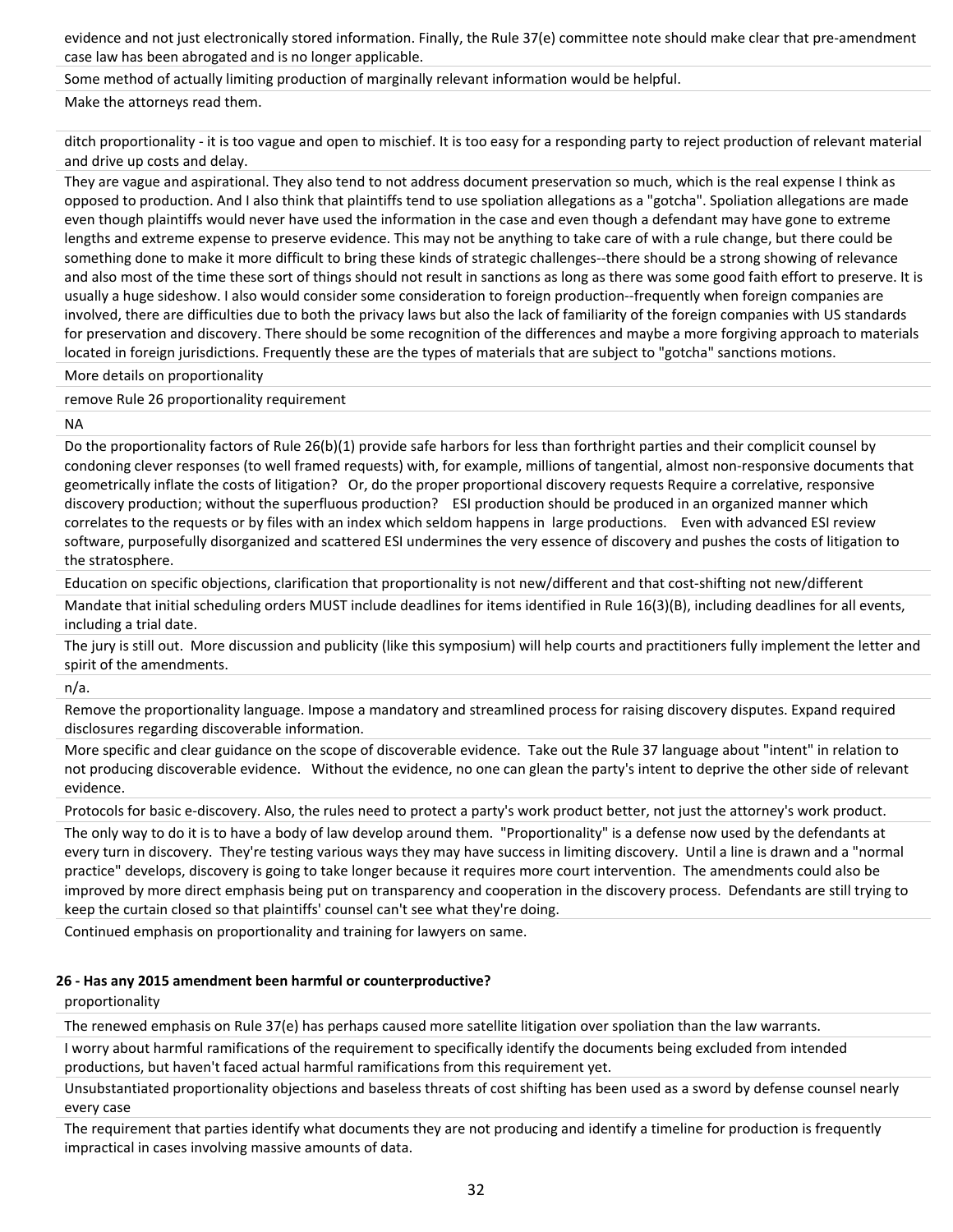Because of one-sided information about the sources of discovery Defendants are now able to argue general requests are disproportional slowing discovery, when in fact more targeted requests could have been made had Defendants provided information about their systems. At bottom, the amendments have provided additional arguments for withholding disclosure without facilitating Plaintiffs' need to gather early information about how discovery can be targeted so it can be more streamlined and tailored.

See 25. Also 37(e) have made it easier for parties to avoid responsibility for destroying ESI because the burden of proof is nearly impossible to meet.

No

Yes, in two ways. First, there is the issue of the watering down of sanctions for negligent failure to preserve ESI, discussed above. In American law, all parties should know, in advance, their duties to preserve, and that ordinary negligence in failing to comply can result in severe sanctions. Second, we are seeing some boilerplate proportionality objections that we didn't see before. While the Amendments and the Duke Guidelines make it clear that this practice is not permitted, it is happening, forcing parties seeking discovery to spend resources to persuade the responding party to either withdraw the boilerplate proportionality objection or flesh out what the problems are.

I have not encountered a situation where the amendments have been detrimental; however, their impact has been less significant than I had hoped.

The proportionality nonsense

Helpful

Rule 26 proportionality requirement

No

Rule 37(e) has likely become a safe harbor for defalcating producing parties and their counsel. "Intent to deprive" is a bar too high for sophisticated parties and high powered counsel. Their answer is "No" and "I don't recall" to all of the pertinent questions. SMU's students at the Meadows School of the Arts might pick up some drama tips from reviewing well‐rehearsed, video depositions on such topics.

Yes. Confusion re: proportionality and cost-shifting.

Unclear to me whether proportionality has helped. "Proportionality" is just a new buzzword to discuss what was always discussed: burden of searching for and producing versus requesting party's need for the information.

No.

No.

The burden in responding to discovery requests has increased because the requirement that a party explain, in detail, the objection and state whether it is withholding documents based on that objection requires collection of all documents before preparation of the response. In some very large commercial disputes, it is impossible to collect documents within 30 days.

To some extent, the production timing requirements added burden/pressure on litigants; the ESI production process (collection/processing/review/privilege analysis/production) typically takes longer than parties anticipate, can be impacted by many factors, and in most cases it will be difficult to specify in the response/objections a date by which production will be made.

Yes. It has made it more difficult to discover relevant information. Disputes regarding "proportionality" have increased and have become a tool for delay and withholding relevant information. Pre‐production meet and confers have become a process of "death by 1,000 cuts."

We are seeing more boilerplate objections to "what is discoverable" because of the re-interpretation about what is "reasonably calculated to lead to admissible evidence." That language is superfluous but being used as license to mount boilerplate objections, requiring "discovery on discovery."

Proportionality is unnecessarily highlighted as another issue.

Counterproductive. They're supposed to relieve a burden on defendants, and they're only dragging out cases.

no

**27 ‐ Is there any question that should have, but was not, asked in this survey?**

To me, the key to efficient discovery lies not in the rules but in the judges' ability to be available and engage in case management. More questions about how judges can be more effectively encouraged and trained to engage could be helpful

What kind of disclosures are made about databases, reports and system and when and how are courts forcing that information to come out (if at all).

percentage choice should include 10%, e.g., for sanctions, as 0 too low, 20% too high

No

Perhaps surveying the rough percentages the participants, of their plaintiffs' and defense practice. As it exists, the survey only seeks to know the majority of the participants' clients, so it might be useful to know how many actually have vigorous practices that involve both plaintiffs and defendants.

Yes: size/ type of my cases. The fact that I handle MDLs makes my experiences (before and after amendments) not comparable to single‐party cases.